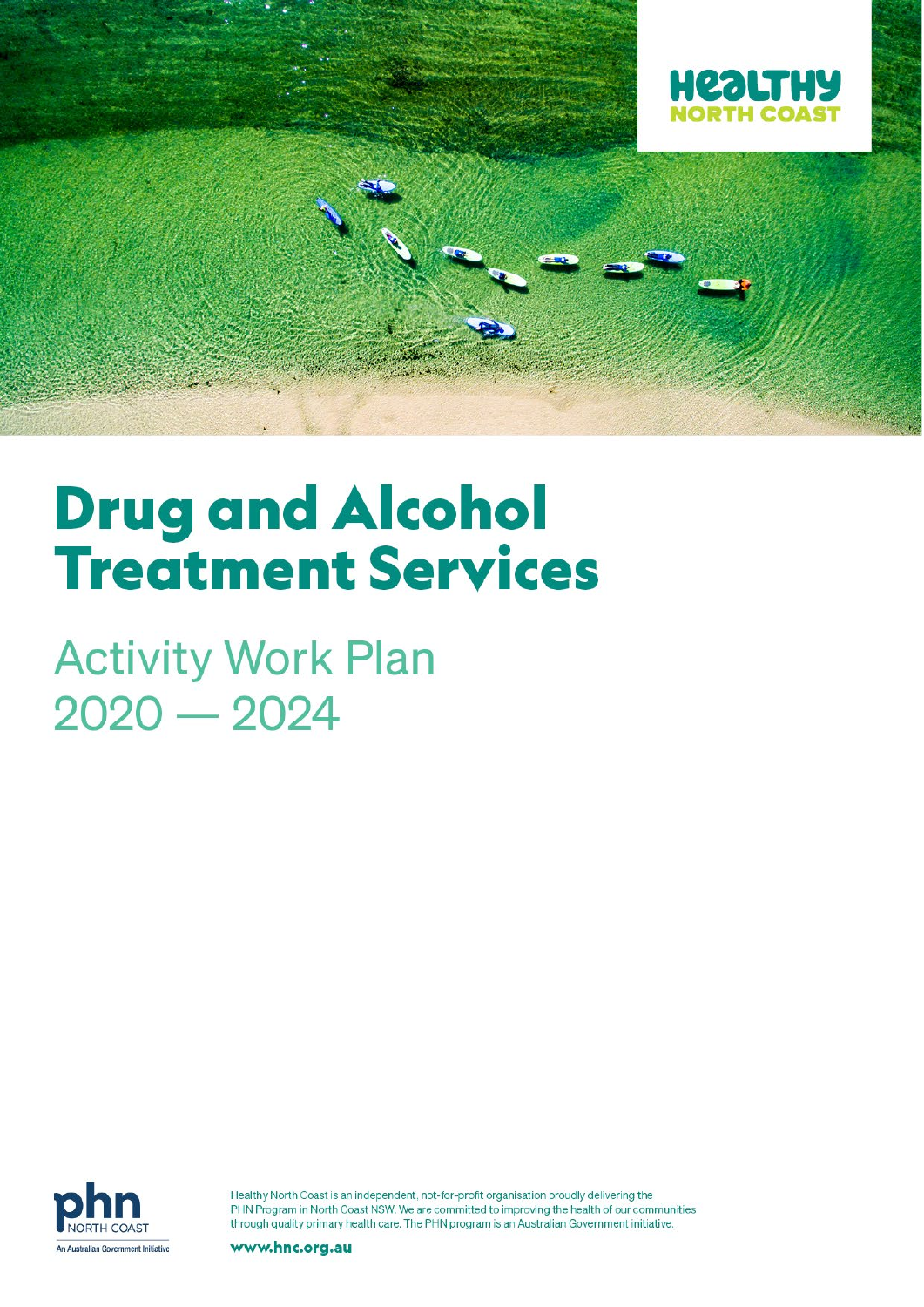# Contents

| AOD 1: Increase access to culturally appropriate treatment for Aboriginal people. 3              |
|--------------------------------------------------------------------------------------------------|
|                                                                                                  |
| AOD 3: Reduce the number of young people experiencing alcohol and or drug related harms 10       |
| AOD 4: Reduce barriers to accessing allied health counselling services for vulnerable community  |
| AOD 5: Outpatient withdrawal management services and aftercare services17                        |
|                                                                                                  |
| AOD 7: Increasing access to drug & alcohol treatments services in regional, rural & remote areas |
|                                                                                                  |
|                                                                                                  |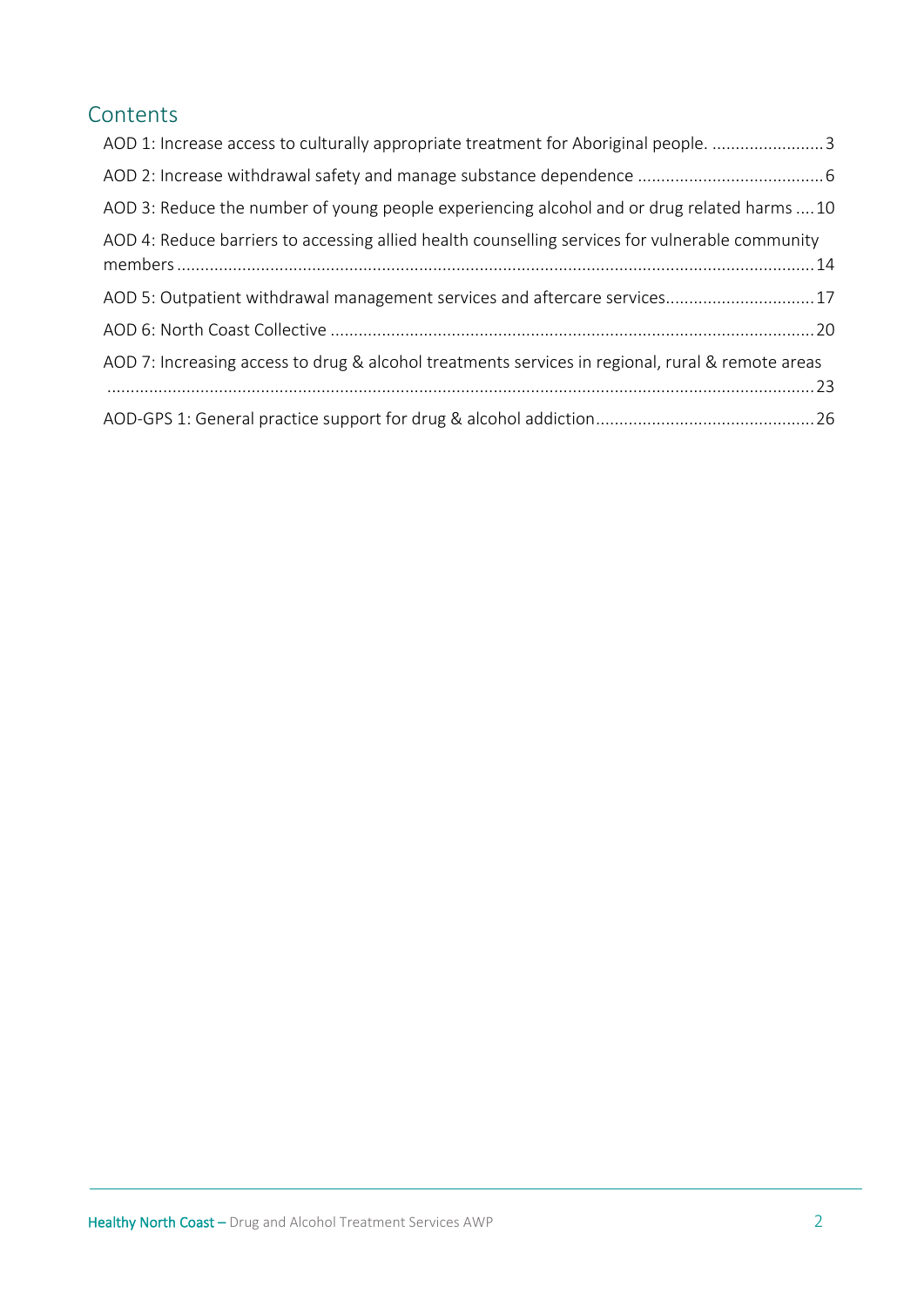# <span id="page-2-0"></span>AOD 1: Increase access to culturally appropriate treatment for Aboriginal people.

# Program Key Priority Area

Alcohol and Other Drugs

# Aim of Activity

The Activity aims to increase the delivery and integration of holistic, trauma informed strategies that work to reduce the impact of social and emotional factors contributing to the substance misuse among Aboriginal people.

The Activity will work across mental health and chronic disease services to enable the early identification and culturally appropriate treatment of Aboriginal people with physical and mental health issues who have co-occurring substance misuse issues.

# Description of Activity

In consultation with Aboriginal community leaders, key partners and stakeholders, co-design and commission a model and services focused on social and emotional wellbeing factors.

# Needs Assessment Priority

NCPHN Needs Assessment 2019/20-2021/22

Needs Assessment Priority

Alcohol and Other Drugs

# Target Population Cohort

Aboriginal people

Indigenous Specific Yes

# Indigenous Specific Comments

Direct approach to Aboriginal Elders, Aboriginal Medical Services and Aboriginal community leaders.

#### Coverage

Whole Region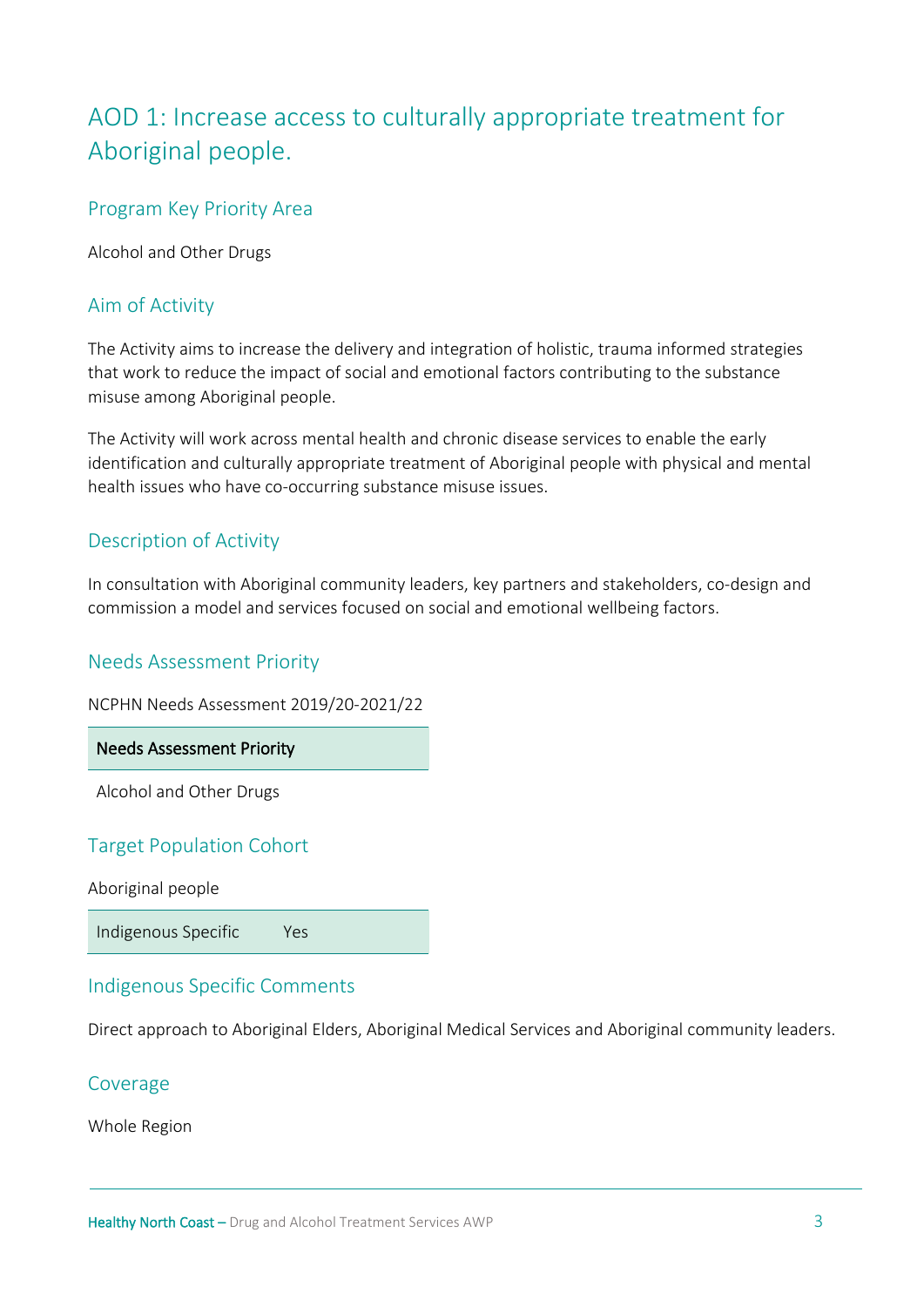| SA3 Name                     | SA3 Code |
|------------------------------|----------|
| Kempsey - Nambucca           | 10802    |
| Port Macquarie               | 10804    |
| Inverell - Tenterfield       | 11002    |
| Clarence Valley              | 10401    |
| Coffs Harbour                | 10402    |
| Richmond Valley - Coastal    | 11201    |
| Richmond Valley - Hinterland | 11202    |
| <b>Tweed Valley</b>          | 11203    |

# Consultation

Aboriginal Elders, Aboriginal Medical Services and Aboriginal community leaders will be actively consulted and involved in the co-design of services to meet the needs of their community members.

# Collaboration

To be confirmed following comprehensive consultation and co-design processes with key partners and stakeholders.

# Activity Milestone Details/Duration

| <b>Activity Start Date</b>  | 01/07/2020       |
|-----------------------------|------------------|
| <b>Activity End Date</b>    | 30/06/2022       |
| Service Delivery Start Date | <b>July 2020</b> |
| Service Delivery End Date   | June 2022        |

# Procurement approach

| Expression Of Interest (EOI) |
|------------------------------|
|------------------------------|

| Is this activity being co-designed? |  |
|-------------------------------------|--|
|                                     |  |

Is this activity the result of a previous co-design process? No No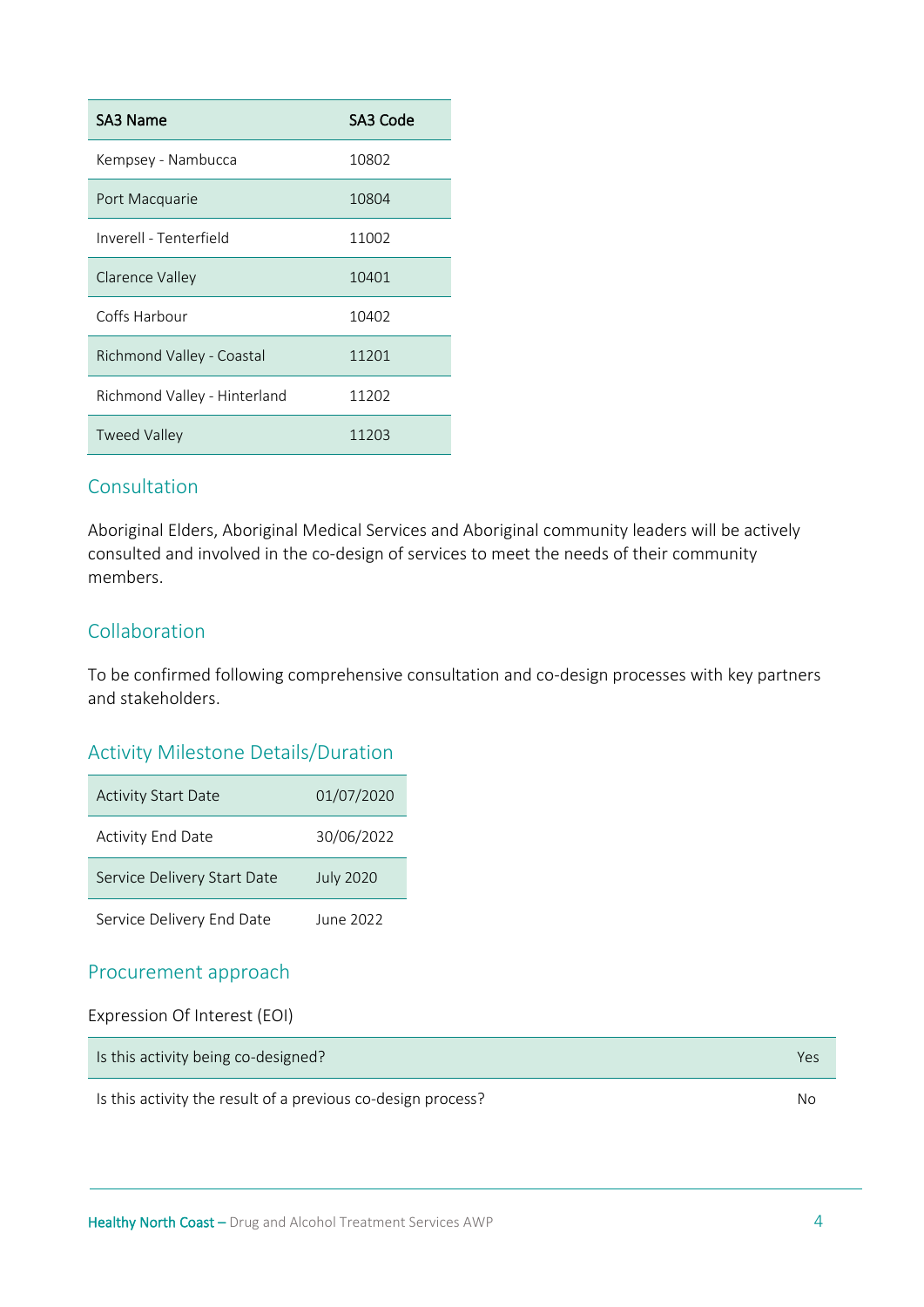| Do you plan to implement this Activity using co-commissioning or joint-commissioning<br>arrangements? | No. |
|-------------------------------------------------------------------------------------------------------|-----|
| Has this activity previously been co-commissioned or joint-commissioned?                              | No  |
| Decommissioning                                                                                       | No  |

#### Co-design or co-commissioning comments

Initial discussions with Aboriginal Medical Services, Aboriginal Service Providers and Aboriginal leaders to assess local needs, barriers and enablers.

Utilise Comprehensive Needs Assessment Data and Dynamic Systems Modelling to address gaps and identify suitable interventions to improve health outcomes

Utilise literature, reform and recommendations to seek suitable solutions

Co-design co-create interventions/services that will best meet the needs of the community or to localise existing evidence-based models/activity.

EOI to Aboriginal Medical Services, organisations and group process will follow

Is this activity in scope for data collection under the Alcohol and Other Drug Treatment Services? Yes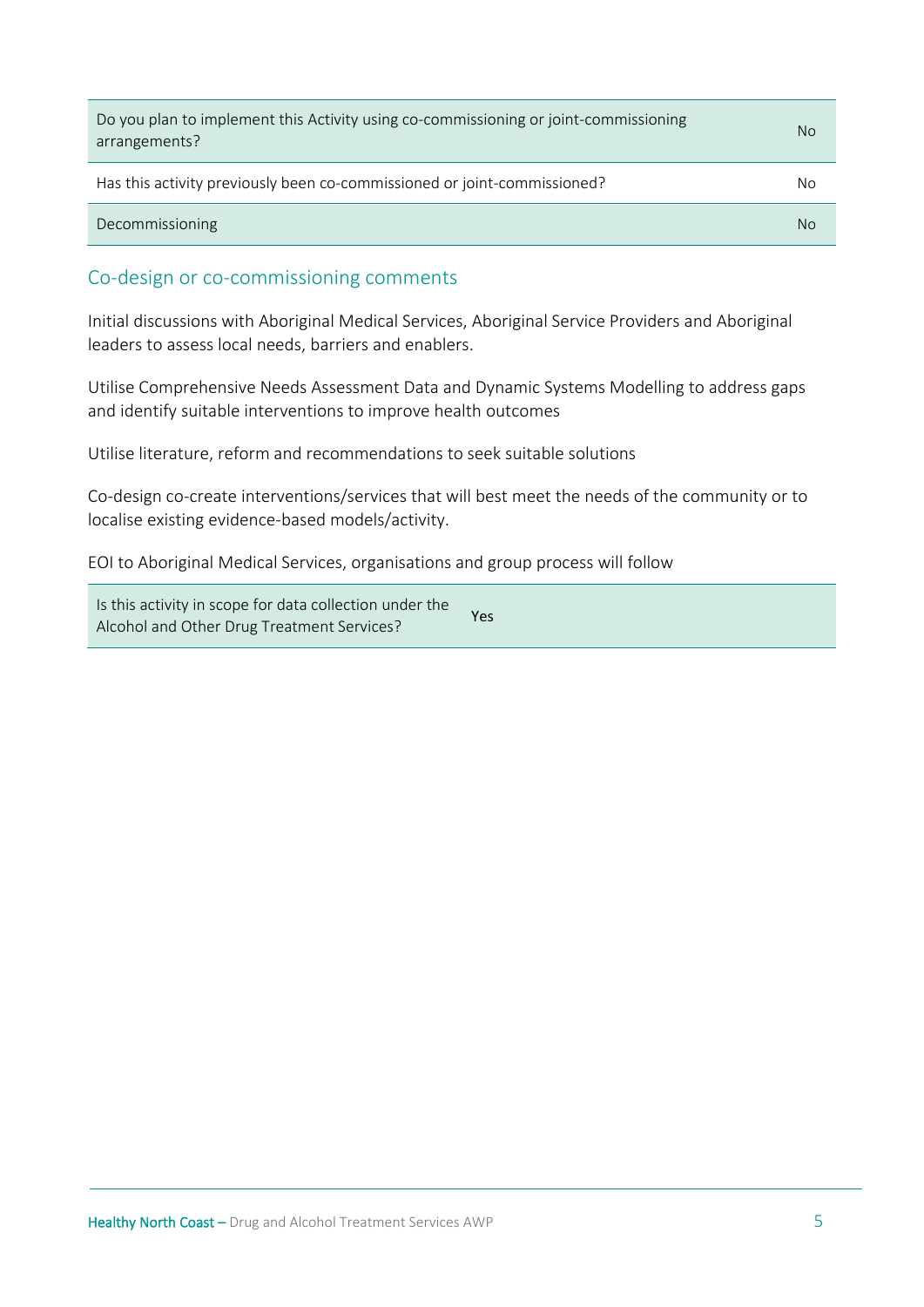# <span id="page-5-0"></span>AOD 2: Increase withdrawal safety and manage substance dependence

# Program Key Priority Area

Alcohol and Other Drugs

# Aim of Activity

The Activity aims to overcome barriers to treatment and coordinated care facing many vulnerable people in the NNSW area.

- Continue the delivery of evidence-based intensive short term non-residential rehabilitation programs to meet the needs of people unable to access long term residential rehabilitation programs.
- Expand the delivery of culturally appropriate drug and alcohol withdrawal management, residential rehabilitation and care coordination for Aboriginal men.

# Description of Activity

#### CoRe: Community Rehab program

Delivers evidence-based, intensive, short-term day program in three communities to fill the gap between brief clinical interventions and long-term residential services, using a person-centred stepped care approach.

The CoRe service features:

- 1. intensive psycho-educational and therapeutic modules tailored to the individual needs of the client.
- 2. an integrated, comprehensive service that actively links with broader physical and mental health, and social support services to meet the holistic needs of each client.

#### Gulgihwen Residential Withdrawal and Rehabilitation program

Delivers clinically safe withdrawal management services and intensive residential rehabilitation in a culturally safe setting. The program links Aboriginal residents with broader physical health and social services while providing them with individual and group psychosocial counselling to address the issues associated with their substance misuse.

# Needs Assessment Priorities

#### NCPHN Needs Assessment 2019/20-2021/22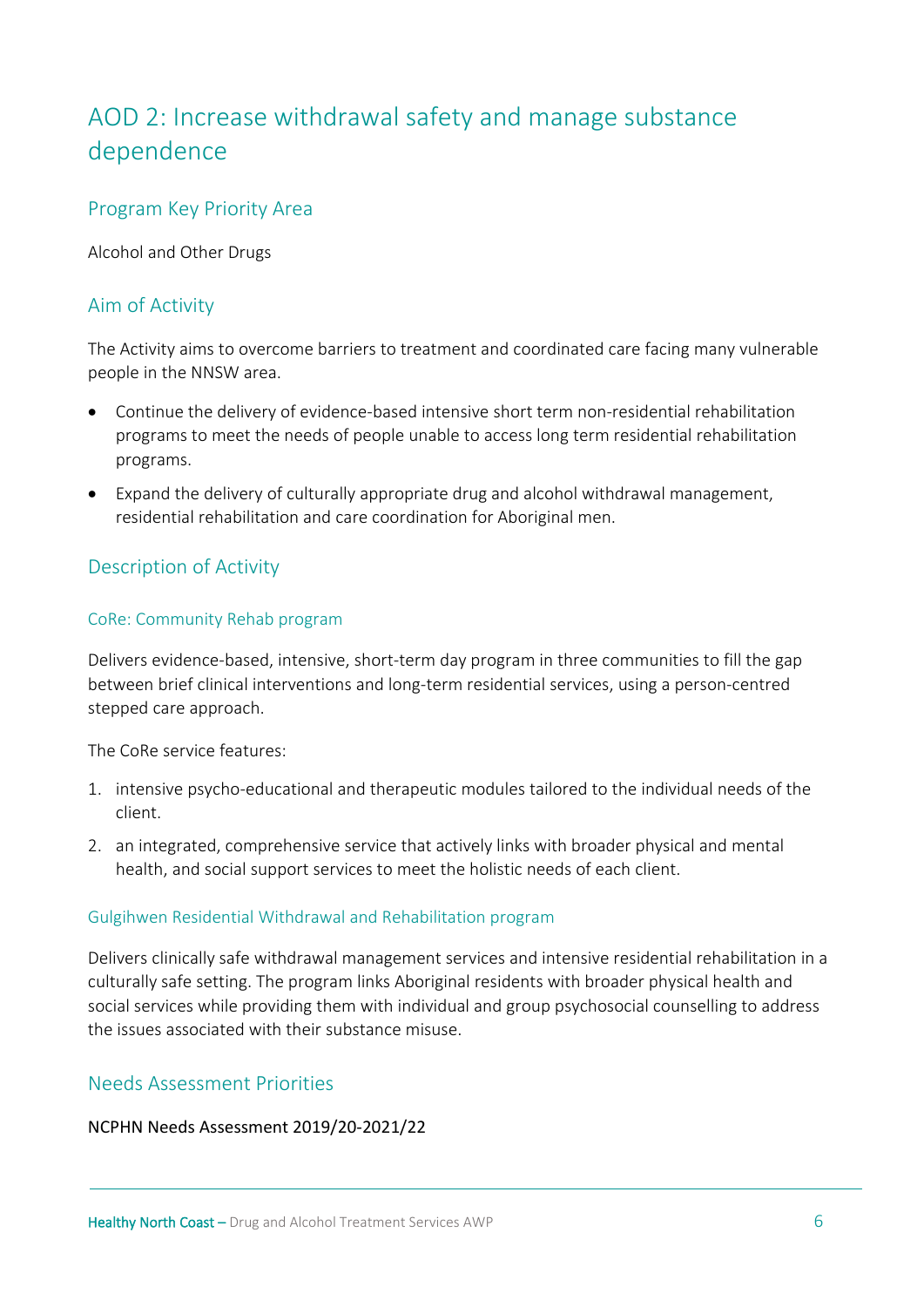#### Needs Assessment Priorities

Demand Reduction: Prevent uptake & delay first use. Reduce harmful use Support people to recover

Harm Reduction. Reduce risk behaviours. Safer settings

Alcohol and Other Drugs

# Target Population Cohort

#### CoRe: Community Rehab program

People (aged over 18yrs) with substance misuse issues who:

- Live with young children
- Will not enter long-term residential programs for financial, personal or professional reasons
- Have binge-using patterns, especially for alcohol and Ice
- Have a history of chronic relapse
- Require extended post residential program support
- Require post-court diversion program relapse prevention

#### Gulgihwen Residential Withdrawal and Rehabilitation program

Aboriginal men over 18 in the Lismore area experiencing high criminogenic and health risks and dysfunction caused by, or originating from, alcohol and other drug misuse and men with multiple and complex issues across AOD misuse, recidivism, mental health, family breakdown, unemployment and homelessness.

#### In Scope AOD Treatment Type

- Day Stay Rehabilitation (and other intensive non-residential programs)
- Withdrawal Management
- Residential Rehabilitation
- Case management, care planning, and coordination
- Information and Education

Indigenous Specific Yes

#### Indigenous Specific Comments

The CoRe: Community Rehab program is available to Aboriginal people. All NCPHN commissioned services are contractually required to embed culturally safe practices into service delivery.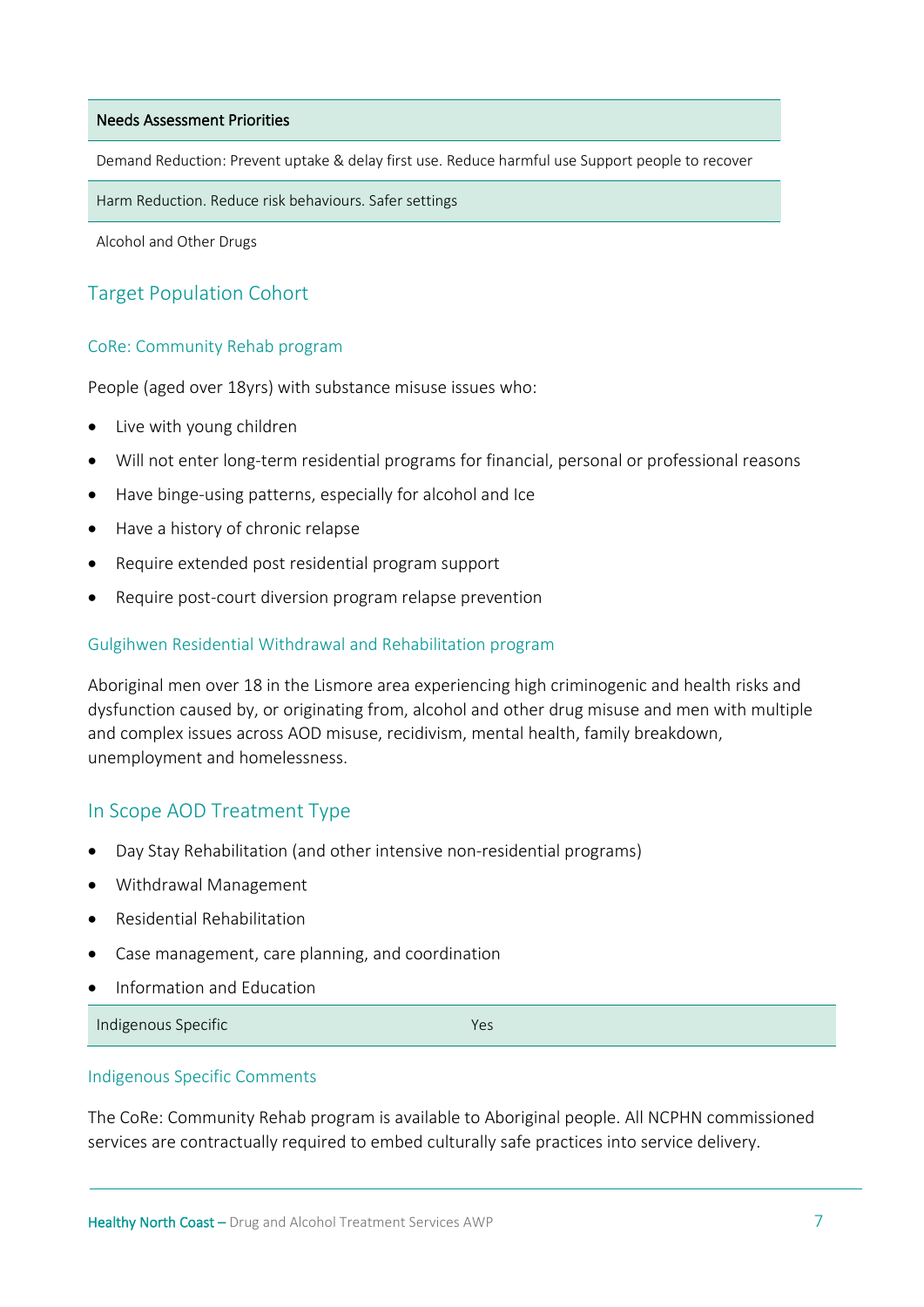The Gulgihwen Residential Withdrawal and Rehabilitation program is only available to Aboriginal men aged over 18yrs.

#### Coverage

#### Whole Region

| SA3 Name                     | SA3 Code |
|------------------------------|----------|
| Kempsey - Nambucca           | 10802    |
| Port Macquarie               | 10804    |
| Inverell - Tenterfield       | 11002    |
| Clarence Valley              | 10401    |
| Coffs Harbour                | 10402    |
| Richmond Valley - Coastal    | 11201    |
| Richmond Valley - Hinterland | 11202    |
| <b>Tweed Valley</b>          | 11203    |

#### Consultation

Extensive consultations were held in 2016 with government and non-government service providers and Aboriginal community members to identify target populations and priority areas for investment to fill gaps in treatment services. The design of two currently funded activities was informed through this consultation and stakeholder engagement. The need for an expansion of the Gulgihwen Residential Withdrawal and Rehabilitation program was confirmed by the 2018 NCPHN Needs Assessment (pages 3,18-19, 20-27)

# Collaboration

The commissioned services will continue to be delivered in collaboration with:

- Specialist Drug and Alcohol Services
- Dept of Corrections
- GPS
- Mental Health Services
- Allied health providers
- Social support services including housing, employment and recreational groups.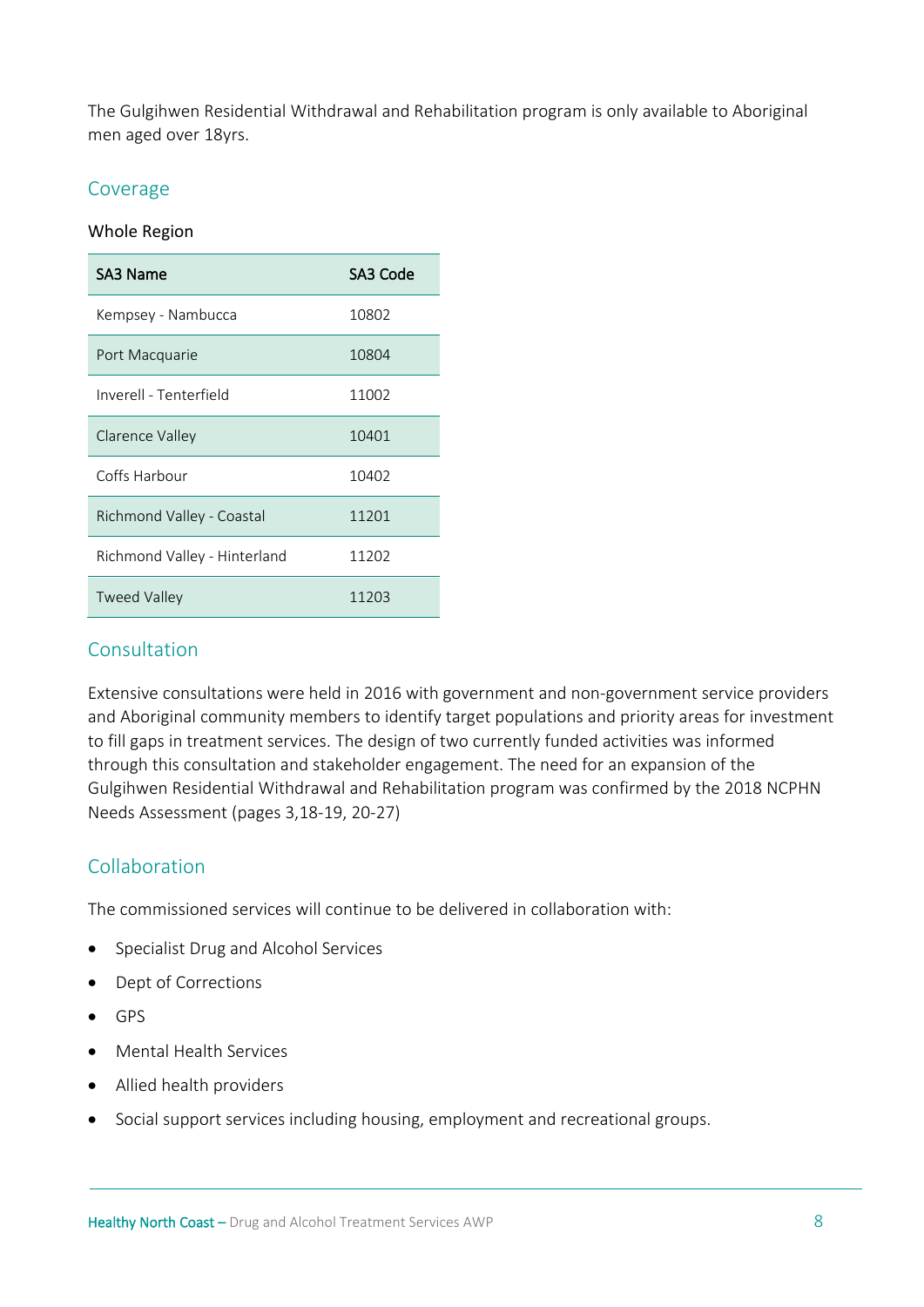# Activity Milestone Details/Duration

| <b>Activity Start Date</b>  | 01/07/2019       |
|-----------------------------|------------------|
| <b>Activity End Date</b>    | 30/06/2022       |
| Service Delivery Start Date | <b>July 2019</b> |
| Service Delivery End Date   | June 2022        |

# Procurement approach

Continuing Service Provider / Contract Extension

| Is this activity being co-designed?                                                                   | <b>No</b> |
|-------------------------------------------------------------------------------------------------------|-----------|
| Is this activity the result of a previous co-design process?                                          | Yes       |
| Do you plan to implement this Activity using co-commissioning or joint-commissioning<br>arrangements? | No.       |
| Has this activity previously been co-commissioned or joint-commissioned?                              | <b>No</b> |
| Decommissioning                                                                                       | No.       |
|                                                                                                       |           |

| Is this activity in scope for data collection under the Alcohol and Other Drug Treatment Services? | Yes |
|----------------------------------------------------------------------------------------------------|-----|
|----------------------------------------------------------------------------------------------------|-----|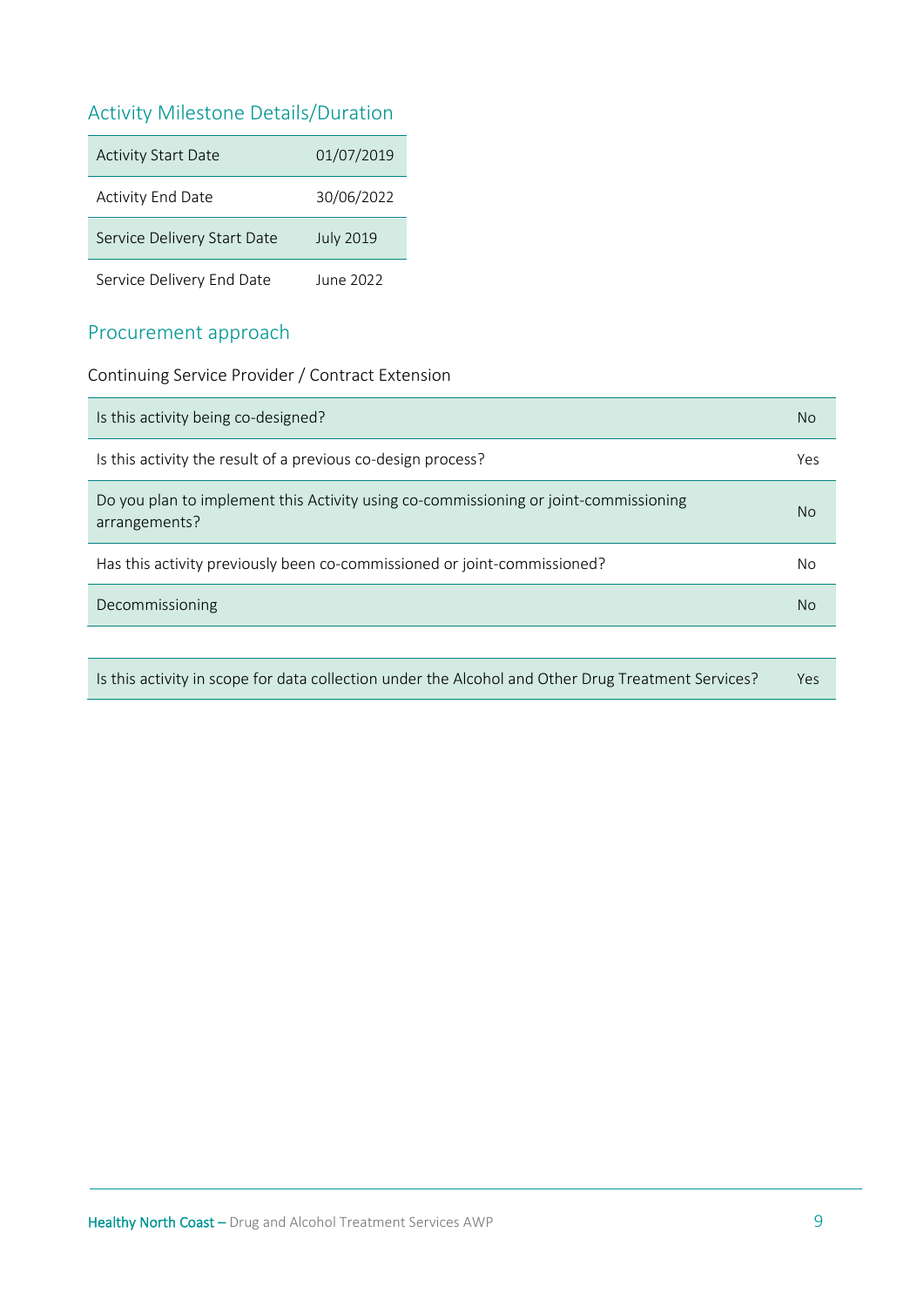# <span id="page-9-0"></span>AOD 3: Reduce the number of young people experiencing alcohol and or drug related harms

# Program Key Priority Area

Alcohol and Other Drugs

# Aim of Activity

The Activity aims to increase access to evidence based early intervention drug and alcohol treatment services for young people (aged 12 to 24yrs) living in underserviced areas by:

- Establishing access to a designated youth alcohol & other drugs specialist service.
- Providing a range of evidence-based and practice-informed interventions.
- Driving collaboration and partnership with local health services, community organisations, Indigenous groups, schools and other youth centric entities.
- Providing advocacy.
- Offering consultancy and capacity building to other primary care providers.

# Description of Activity

#### The Young Peoples AOD Early Intervention program (YPEIP)

Increases access to and quality of evidence based early intervention alcohol and other drug treatment services for young people aged 12-25yrs in small communities.

The following services were transitioned from Department of Health to NCPHN:

#### Outreach 360 program

Provides evidence based one on one and one-off alcohol and other drug outreach counselling, case management and brief intervention services in school and community-based settings located in small communities.

#### INTRA Youth program

Is an outreach program providing evidence-based treatment and referral services for clients with complex physical and mental health as well as social needs. Services included early intervention, group and individual treatment, stabilisation, and relapse prevention.

# Needs Assessment Priorities

NCPHN Needs Assessment 2019/20-2021/22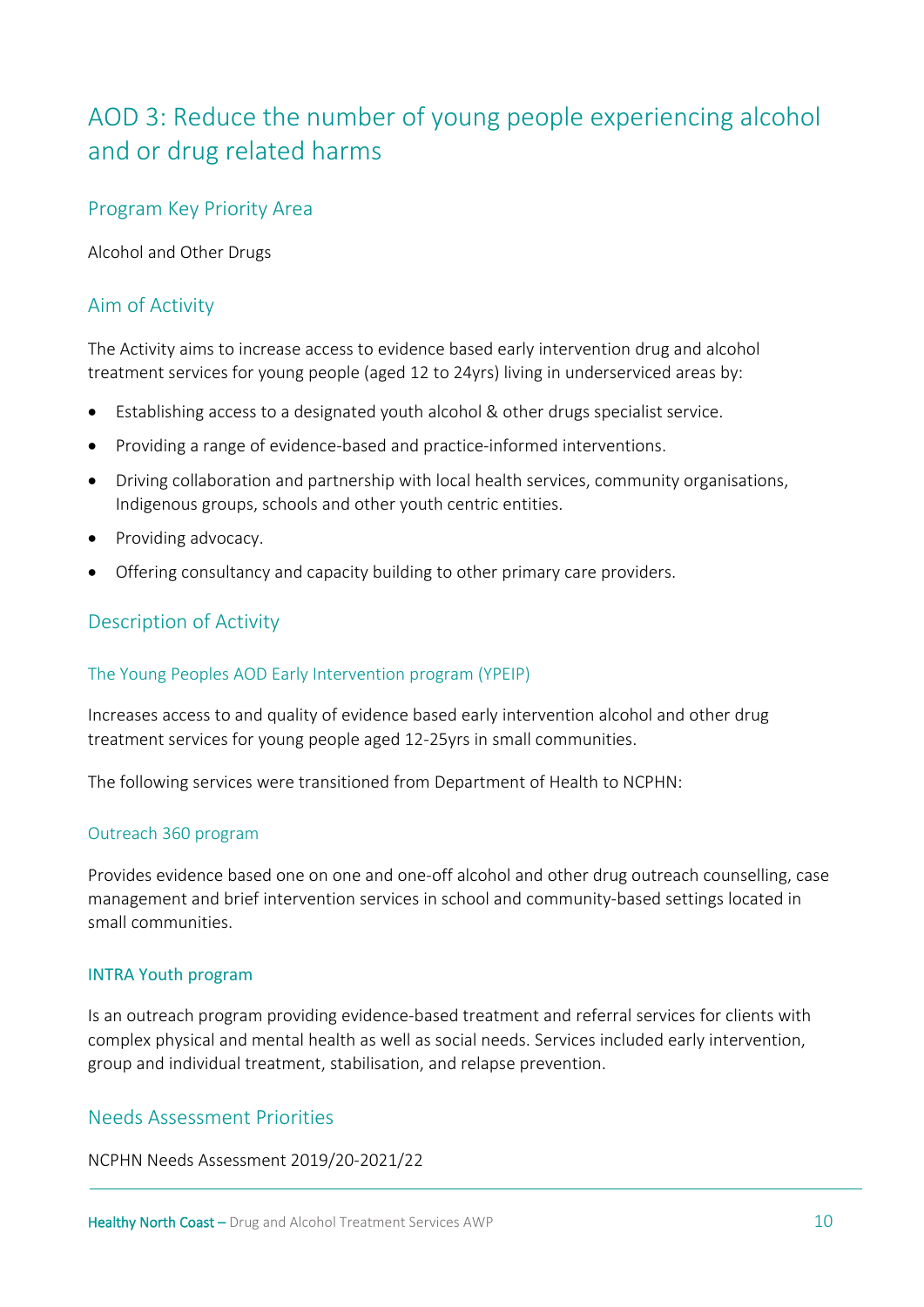#### Needs Assessment Priorities

Harm Minimisation. Building safe, healthy and resilient communities through preventing, responding and reducing alcohol, tobacco and other drugs related health, social and economic harms

Harm Reduction. Reduce risk behaviours. Safer settings

Alcohol and Other Drugs

#### Target Population Cohort

- Young people (aged 12 to 25yrs) who are experimenting with alcohol or other drug (AOD) use
- Young people (aged 12 to 25yrs) who are experiencing harms as a result of their AOD use
- Young people (aged 12 to 25yrs) who are at high risk of escalating their AOD use
- Families of young people (aged 12 to 25yrs) participating in the counselling service
- People working with young people (aged 12 to 25yrs) with AOD issues.

#### In Scope AOD Treatment Type

- Early intervention (including Brief Intervention)
- **Counselling**
- Case management, care planning, and coordination
- Information and Education

Indigenous Specific No. 2008. The United States of the United States and No. 2008. The No. 2008. No. 2008. The No

#### Coverage

#### Whole Region

| SA3 Name                     | SA3 Code |
|------------------------------|----------|
| Kempsey - Nambucca           | 10802    |
| Port Macquarie               | 10804    |
| Inverell - Tenterfield       | 11002    |
| Clarence Valley              | 10401    |
| Coffs Harbour                | 10402    |
| Richmond Valley - Coastal    | 11201    |
| Richmond Valley - Hinterland | 11202    |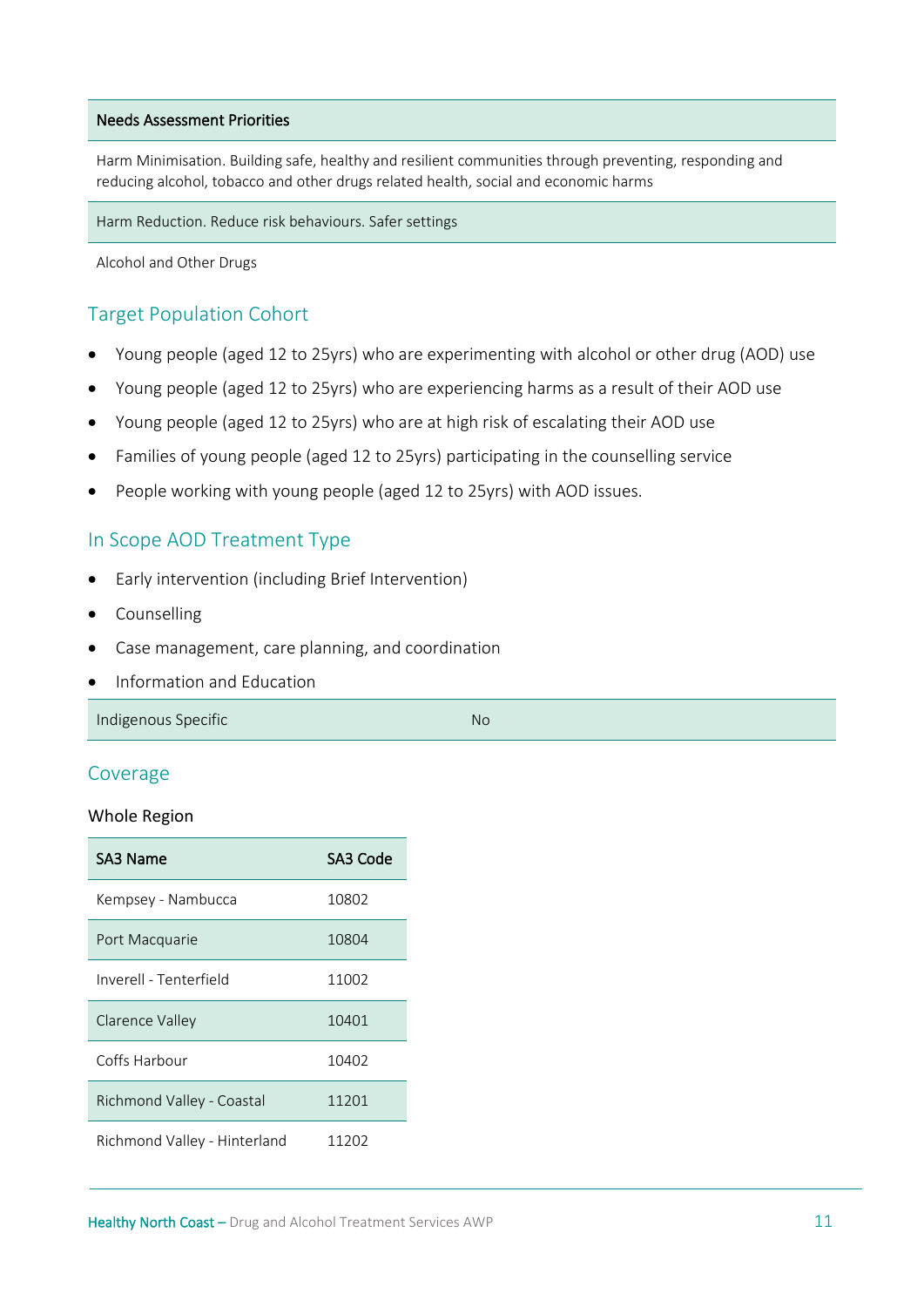Tweed Valley 11203

#### **Consultation**

Extensive consultations were held in 2016 with government and non-government service providers and Aboriginal community members to identify target populations and priority areas for investment to fill evident gaps in treatment services for young people.

# Collaboration

The commissioned services will continue to collaborate with a wide range of health and social service providers to improve the care and coordination of services to meet client needs:

#### The Young Peoples AOD Early Intervention program (YPEIP)

Community Drug Action Teams (CDATs), GPs, schools, hospital based mental health services, youth services, and youth interagency meeting.

#### Outreach 360 program

School support staff, legal services, primary health care, housing, disability, social support services and Department of Child and Family Services, headspace and other youth services.

#### INTRA Youth program

School support staff, Tweed Head police; Buttery Residential Withdrawal Unit; Rekindling The Spirit (AMS); Ngullingah Council Recre8 youth wilderness therapy program and AIME mentoring.

# Activity Milestone Details/Duration

| <b>Activity Start Date</b>  | 01/07/2019       |
|-----------------------------|------------------|
| <b>Activity End Date</b>    | 30/06/2021       |
| Service Delivery Start Date | <b>July 2019</b> |
| Service Delivery End Date   | June 2021        |

#### Procurement approach

Continuing Service Provider / Contract Extension

| Is this activity being co-designed?                          | No  |
|--------------------------------------------------------------|-----|
| Is this activity the result of a previous co-design process? | Yes |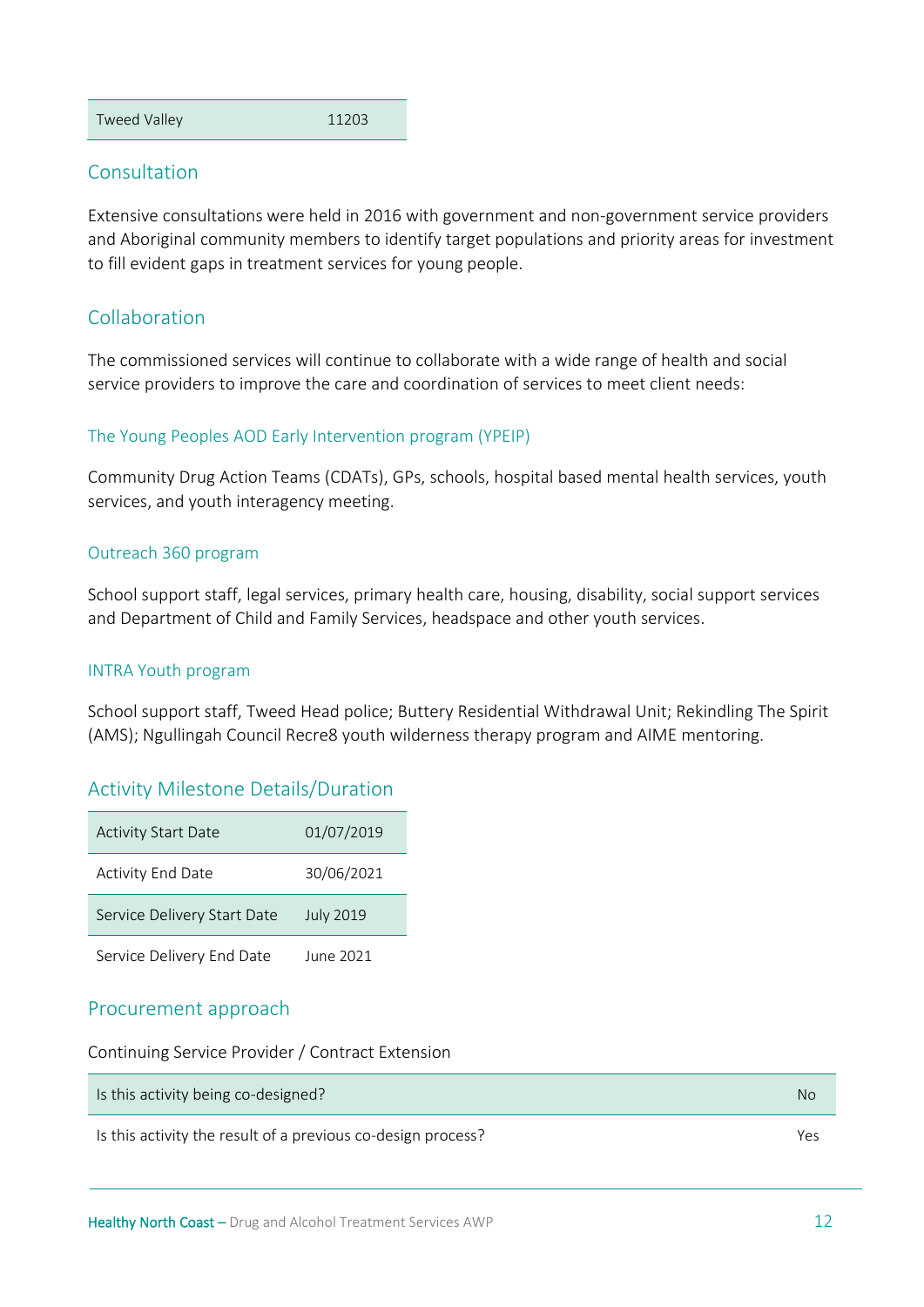| Do you plan to implement this Activity using co-commissioning or joint-commissioning<br>arrangements? | No. |
|-------------------------------------------------------------------------------------------------------|-----|
| Has this activity previously been co-commissioned or joint-commissioned?                              | No  |
| Decommissioning                                                                                       | Yes |

#### Decommissioning details

Outreach 360 Program: Provider notified contract will not be renewed, 3-month notification period for transition to end of service provided. Transition plan established with referral pathway for new clients and service to continue for existing clients until 30 September 2020.

| Is this activity in scope for data collection under the Alcohol and Other Drug Treatment Services? | Yes |
|----------------------------------------------------------------------------------------------------|-----|
|----------------------------------------------------------------------------------------------------|-----|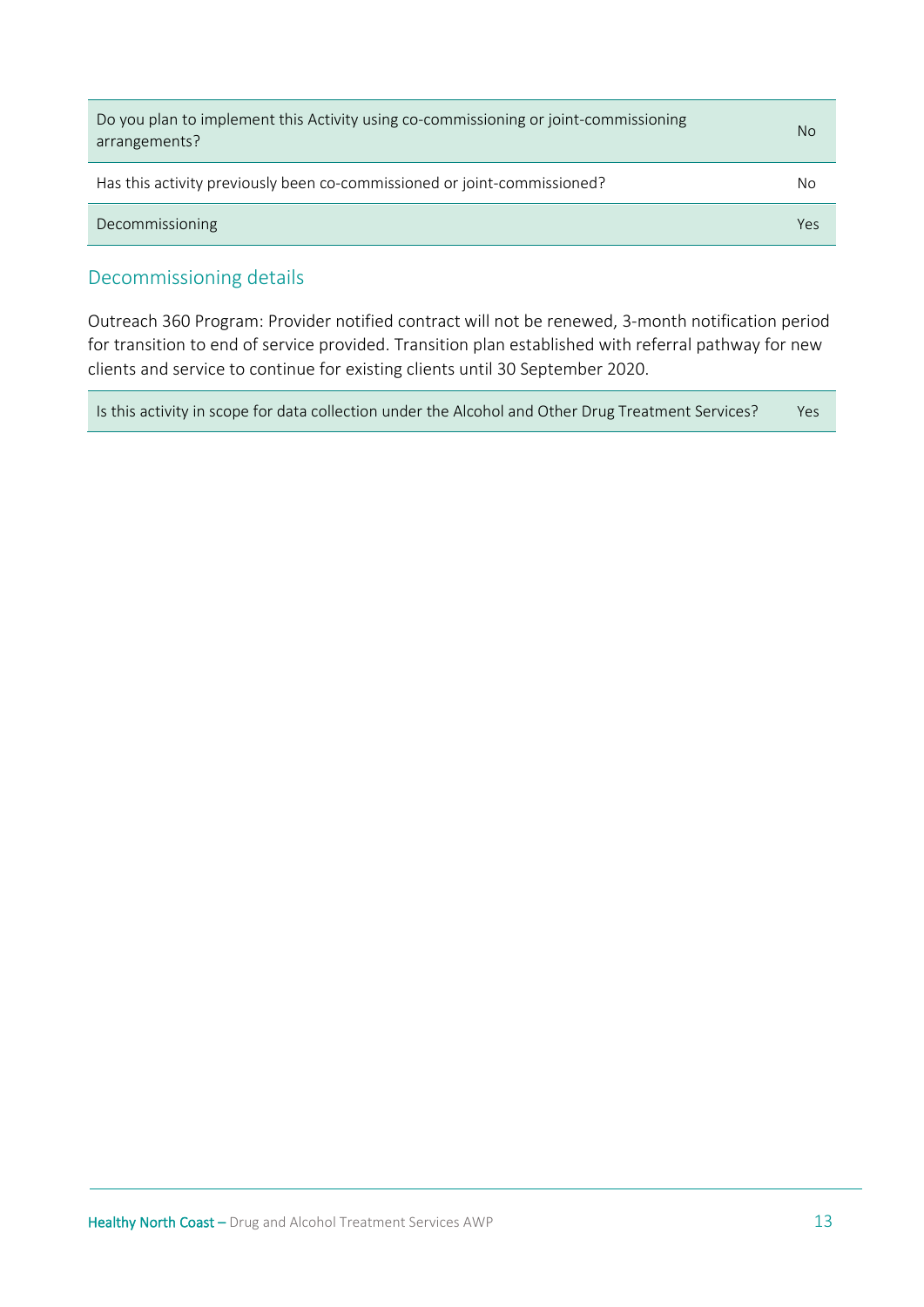# <span id="page-13-0"></span>AOD 4: Reduce barriers to accessing allied health counselling services for vulnerable community members

# Program Key Priority Area

Alcohol and Other Drugs

#### Aim of Activity

The Activity aims to increase access to increase access to community-based individual and group psychosocial therapies for individuals and families impacted by substance misuse living in underserviced areas.

The Activity is delivery in small communities with limited access to community-based specialist allied health counselling services. The Activity works to remove the barriers to treatment facing many disengaged and often marginalised community members.

#### Description of Activity

#### The b.well program

Delivers psychoeducation, group counselling, individual treatment, early intervention and relapse prevention services to people throughout Northern NSW.

#### Nimbin Integrated Service

Provides an integrated model of care for clients with substance misuse and mental health issues through early intervention, case management, counselling and referral to health and social support services.

#### Needs Assessment Priorities

#### NCPHN Needs Assessment 2019/20-2021/22

#### Needs Assessment Priorities

Harm Minimisation. Building safe, healthy and resilient communities through preventing, responding and reducing alcohol, tobacco and other drugs related health, social and economic harms

Harm Reduction. Reduce risk behaviours. Safer settings

Demand Reduction: Prevent uptake & delay first use. Reduce harmful use Support people to recover

Alcohol and Other Drugs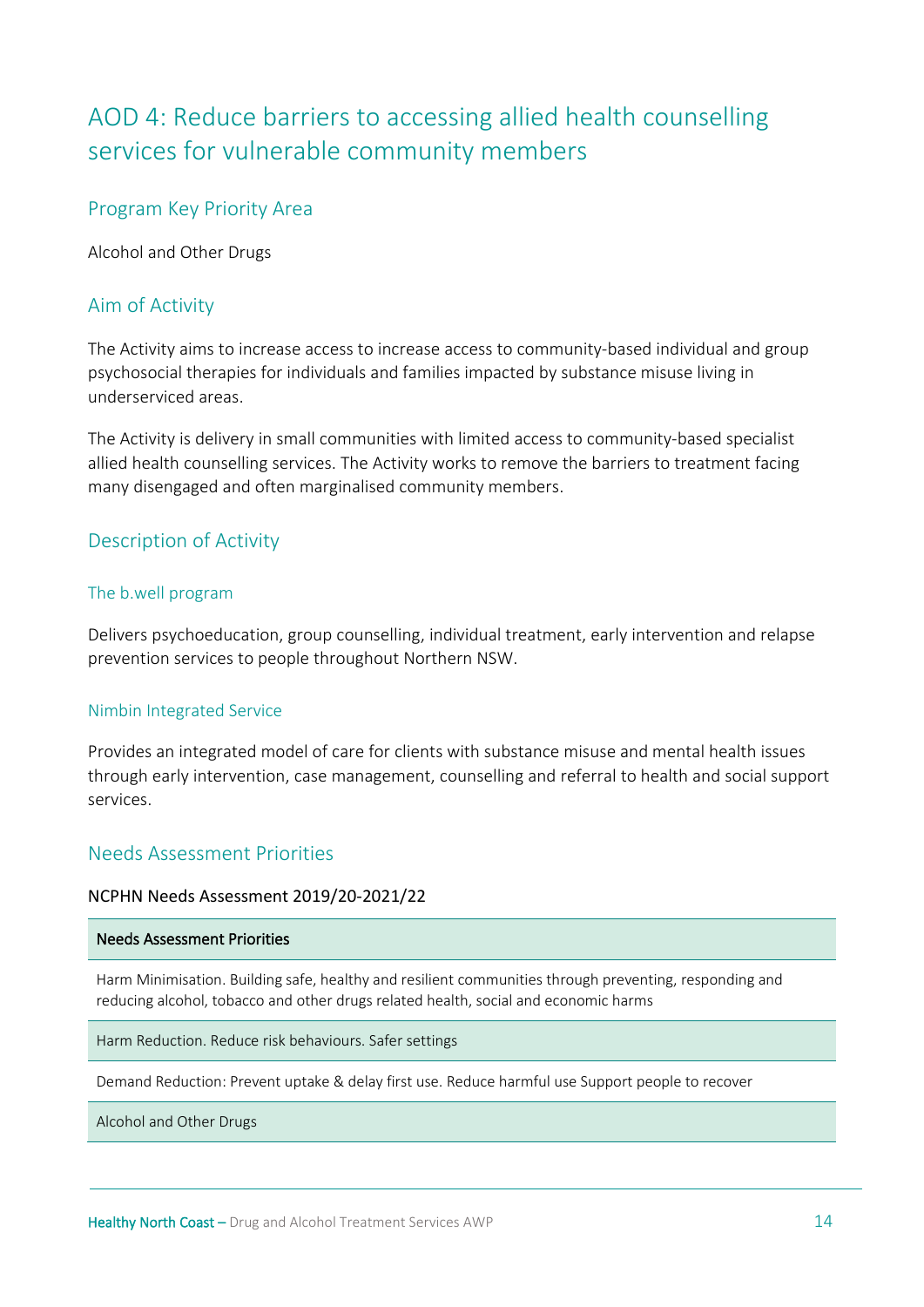# Target Population Cohort

#### The b.well program

People (aged over 12 years) with co-morbid substance misuse and mental illness; families and carers of people with co-morbid substance misuse and mental illness; and education and support to people working in the local human services sector.

#### Nimbin Integrated Service

People, aged over 16yrs, with co-occurring substance misuse and mental health problems, including women, youth, families with children, and Aboriginal peoples.

# In Scope AOD Treatment Type

- Early intervention (including Brief Intervention)
- Counselling
- Aftercare/relapse prevention
- Case management, care planning, and coordination
- Information and Education.

Indigenous Specific No

#### Coverage

#### Whole Region

| SA3 Name                     | SA3 Code |
|------------------------------|----------|
| Kempsey - Nambucca           | 10802    |
| Port Macquarie               | 10804    |
| Inverell - Tenterfield       | 11002    |
| Clarence Valley              | 10401    |
| Coffs Harbour                | 10402    |
| Richmond Valley - Coastal    | 11201    |
| Richmond Valley - Hinterland | 11202    |
| <b>Tweed Valley</b>          | 11203    |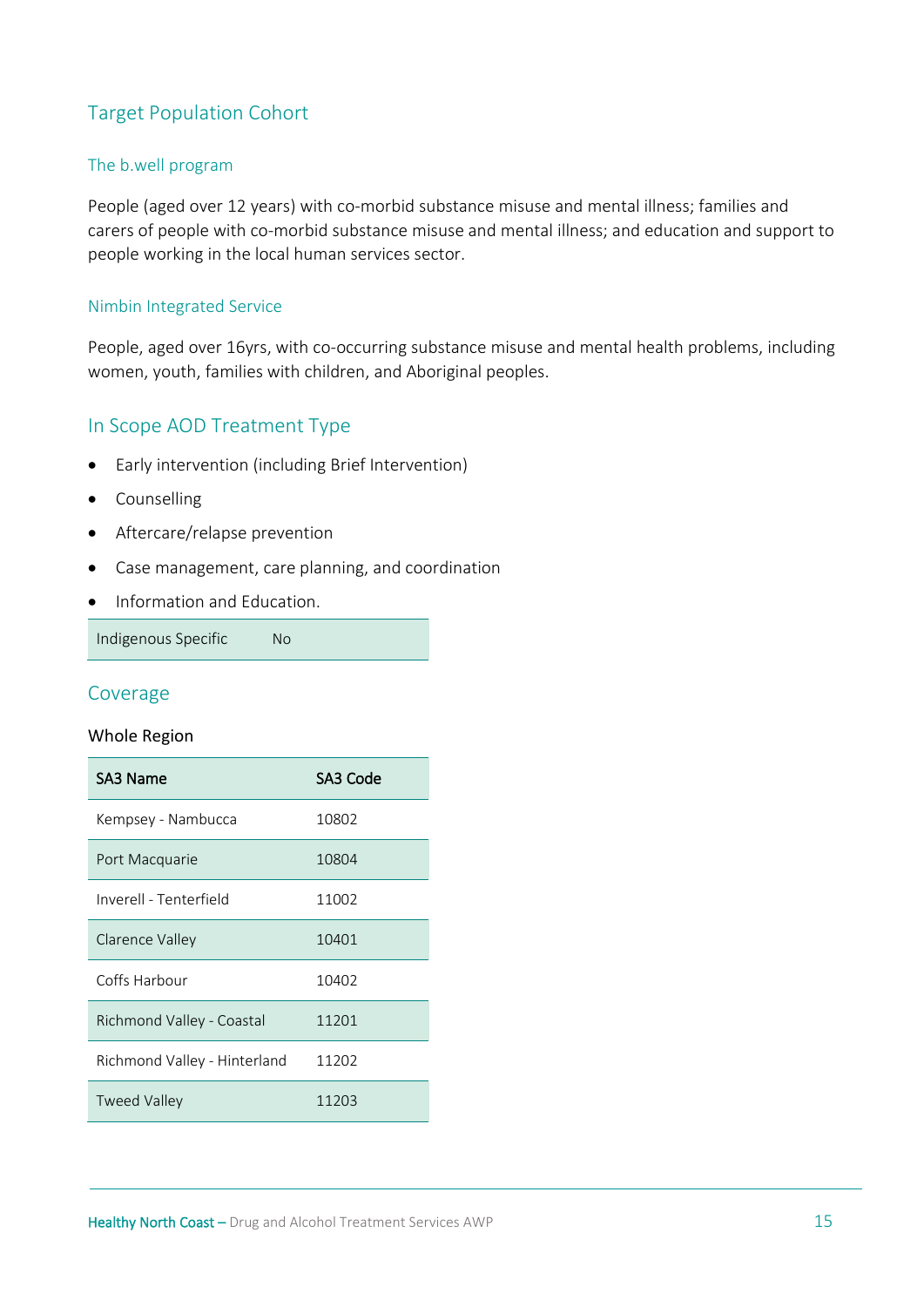# Consultation

The programs were transitioned from the Department of Health in 2018. Information regarding initial stakeholder engagement and consultation is unknown.

The delivery of the programs has continued to be informed through ongoing consultation and engagement with clients, community leaders, and primary and secondary care providers.

# Collaboration

The programs will continue to maintain referral pathways, formal partnerships and/or MOUs with local GPs, NCPHN psychological and AOD commissioned services, employment services; MNC and NNSW Local Health Districts; schools; and high school.

# Activity Milestone Details/Duration

| <b>Activity Start Date</b>  | 01/07/2019       |
|-----------------------------|------------------|
| <b>Activity End Date</b>    | 30/06/2022       |
| Service Delivery Start Date | <b>July 2019</b> |
| Service Delivery End Date   | June 2022        |

#### Procurement approach

#### Continuing Service Provider / Contract Extension

| Is this activity being co-designed?                                                                   | <b>No</b> |
|-------------------------------------------------------------------------------------------------------|-----------|
| Is this activity the result of a previous co-design process?                                          | Yes       |
| Do you plan to implement this Activity using co-commissioning or joint-commissioning<br>arrangements? | No.       |
| Has this activity previously been co-commissioned or joint-commissioned?                              | No        |
| Decommissioning                                                                                       | No        |

Is this activity in scope for data collection under the Alcohol and Other Drug Treatment Services? Yes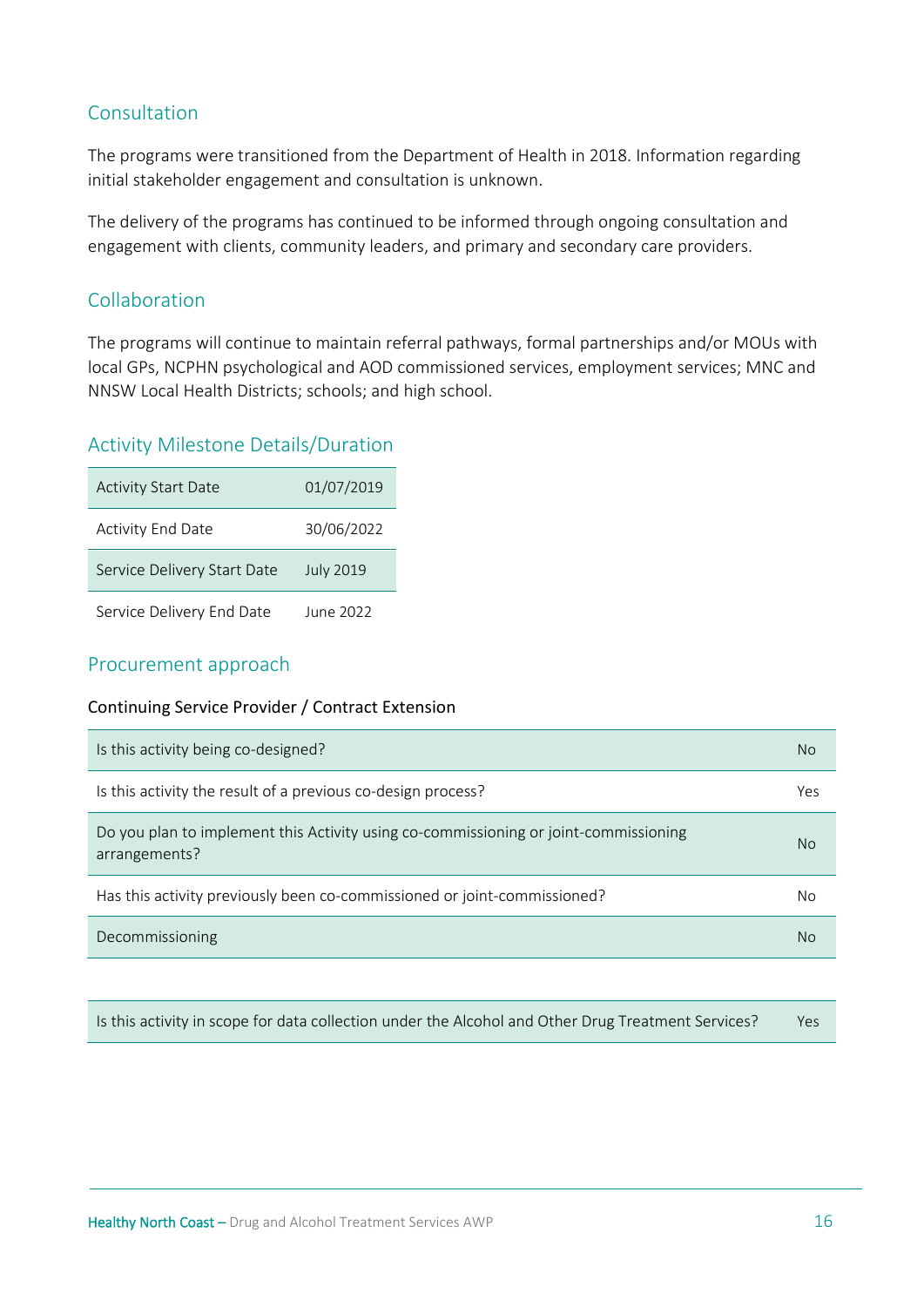# <span id="page-16-0"></span>AOD 5: Outpatient withdrawal management services and aftercare services

#### Program Key Priority Area

Alcohol and Other Drugs

#### Aim of Activity

The Activity aims to increased access to coordinated care for people exiting drug and alcohol treatment and or rehabilitation who need support to reduce the risk of relapse.

The Activity works to re-engage young people and adults recovering from chronic substance misuse with the primary physical and mental health services, education, employment, social, and or housing services they need to achieve immediate and longer-term positive health, social and economic outcomes. The Activity is delivered across the region with the services going to where people live rather than requiring them to travel to larger centre.

#### Description of Activity

Alcohol and Other Drugs Relapse Prevention (Aftercare) Service (RPAs)

Supports people to re-engage with education, employment; housing services; and/or family/community. The service also supports GPs managing people with alcohol and other drug dependence who are at risk of relapse.

# Needs Assessment Priorities

NCPHN Needs Assessment 2019/20-2021/22

#### Needs Assessment Priorities

Harm Minimisation. Building safe, healthy and resilient communities through preventing, responding and reducing alcohol, tobacco and other drugs related health, social and economic harms

Demand Reduction: Prevent uptake & delay first use. Reduce harmful use Support people to recover

Alcohol and Other Drugs

# Target Population Cohort

- People, aged 18 to 65 years, being managed by a GP
- People, aged 18 to 65 years, recently discharged from inpatient drug and alcohol treatment
- People, aged 18 to 65 years, leaving rehabilitation services who need longer support to reduce the risk of relapse.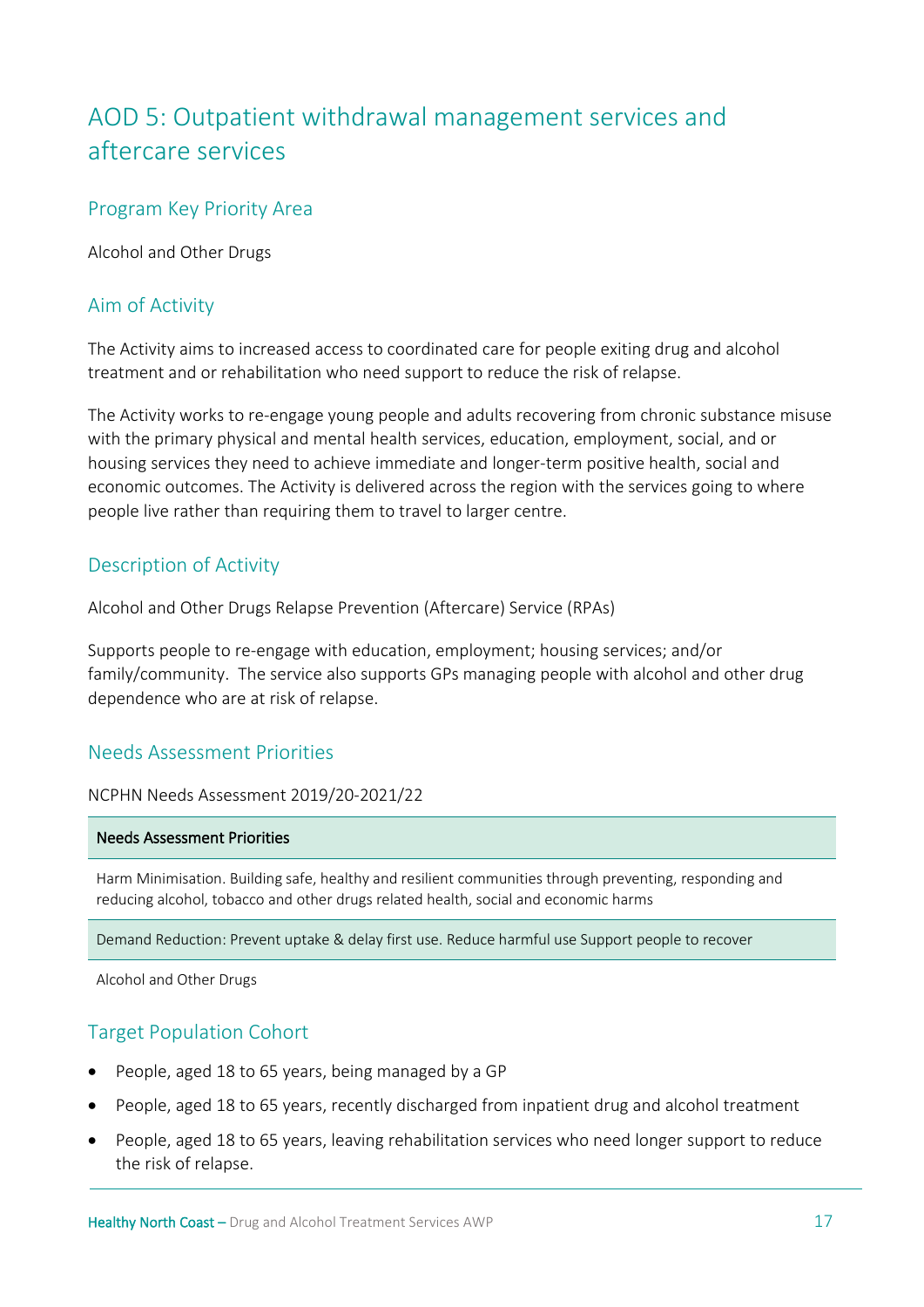# In Scope AOD Treatment Type

- Aftercare / Relapse Prevention
- Case management, care planning, and coordination
- Information and Education
- Workforce Development, Capacity Building, including supporting the workforce through activities which promote joint up assessment and referral pathways, quality improvement, evidence-based treatment, and service integration.

Indigenous Specific No

#### Coverage

Whole Region

| SA3 Name                     | SA3 Code |
|------------------------------|----------|
| Kempsey - Nambucca           | 10802    |
| Port Macquarie               | 10804    |
| Inverell - Tenterfield       | 11002    |
| Clarence Valley              | 10401    |
| Coffs Harbour                | 10402    |
| Richmond Valley - Coastal    | 11201    |
| Richmond Valley - Hinterland | 11202    |
| Tweed Valley                 | 11203    |

# Consultation

The ongoing delivery of the commissioned service is informed through ongoing active consultation with local GPs, NSW Health AOD service providers, Aboriginal leaders, Specialist housing providers, Centrecare, Tursa Employment, Interact Disability Employment, St Thomas Church (soup kitchen), Housing NSW, Your Family Practice, McCosker House, New Horizons and the Mid North Coast Community Legal Centre.

# Collaboration

Formal professional alliances and partnerships exist with NNSW LHD and Mid-North Coast LHD including MOU's, co-location of staff, formal referral pathways, and shared clinical reviews and training.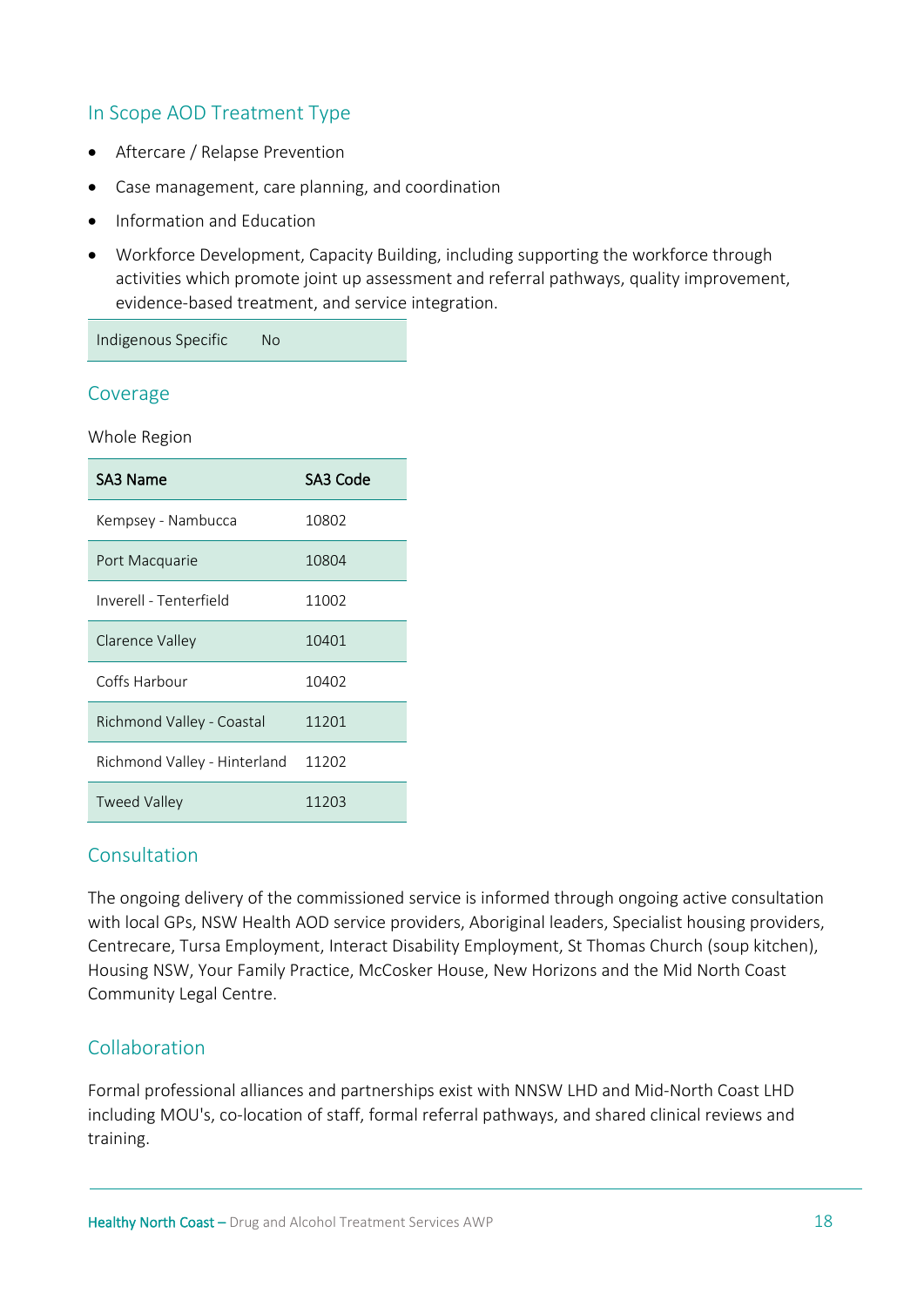Referral pathways and co-location of services are in place with the Port Macquarie Neighbourhood Centre, CHESS in Grafton, Headspace in Grafton, Gurehlgams in Grafton, Momentum Collection in Tweed Heads, Bulgarr Ngaru AMS in Casino and Balund-a in Tabulum.

RPAS is negotiating currently co-location in Community Corrections Port Macquarie and an Aboriginal Medical Centre in Ballina.

# Activity Milestone Details/Duration

| <b>Activity Start Date</b>  | 01/07/2019       |
|-----------------------------|------------------|
| <b>Activity End Date</b>    | 30/06/2022       |
| Service Delivery Start Date | <b>July 2019</b> |
| Service Delivery End Date   | June 2022        |

# Procurement approach

Continuing Service Provider / Contract Extension

| Is this activity being co-designed?                                                                   | No  |
|-------------------------------------------------------------------------------------------------------|-----|
| Is this activity the result of a previous co-design process?                                          | Yes |
| Do you plan to implement this Activity using co-commissioning or joint-commissioning<br>arrangements? | No. |
| Has this activity previously been co-commissioned or joint-commissioned?                              | No  |
| Decommissioning                                                                                       | No  |

Is this activity in scope for data collection under the Alcohol and Other Drug Treatment Services? Yes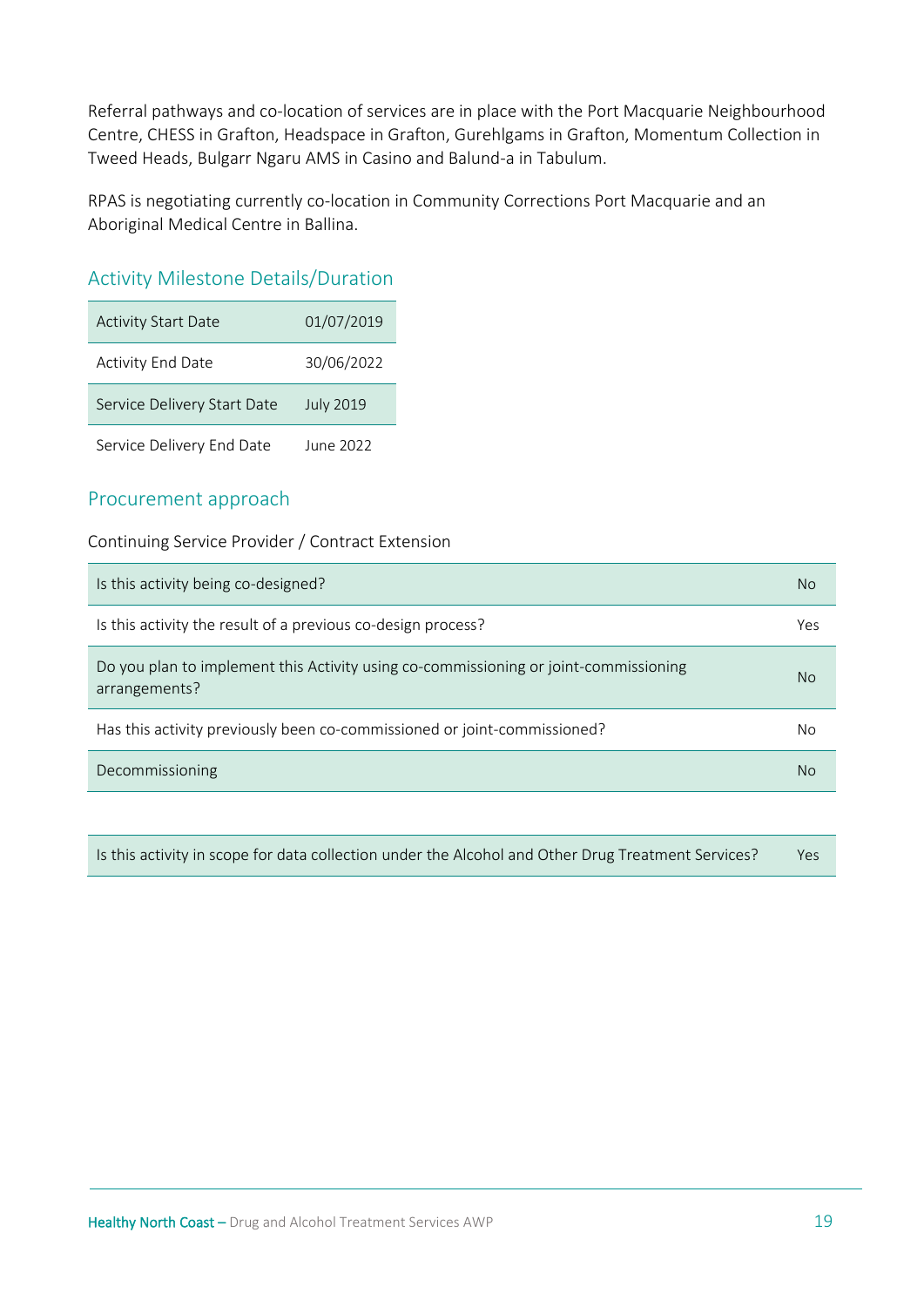# <span id="page-19-0"></span>AOD 6: North Coast Collective

#### Program Key Priority Area

Alcohol and Other Drugs

#### Aim of Activity

The NCPHN Needs Assessment Report (Nov 2018) confirms there is a need for a comprehensive multi-sectoral approach to reducing exposure to known risk factors contributing to alcohol and other drug (AOD) misuse across the life span and social demographic groups. Many of these factors are beyond the influence of health services alone.

The Activity aims to bring together major partners from across government, non-government, AMS and community sectors to address these risk factors. The Activity will be implemented high priority, high impact collective investments, informed through comprehensive consultation and co-design.

The Activity will strengthen collaboration, coordination and referral paths across sectors and agencies to increase the early identification and early treatment of people impacted by substance misuse.

#### Description of Activity

2019-20 Through a shared investment strategy, identify opportunities to maximise exposure to known risk factors contributing to alcohol and other drug misuse among vulnerable people.

2020-21 and 2021-22 Through joint commissioning approaches, invest in coordinated programs/services to strengthen protective factors to reduce the impact of risk factors contributing to alcohol and other drug misuse among vulnerable people.

#### Needs Assessment Priorities

#### NCPHN Needs Assessment 2019/20-2021/22

#### Needs Assessment Priorities

Harm Minimisation. Building safe, healthy and resilient communities through preventing, responding and reducing alcohol, tobacco and other drugs related health, social and economic harms

Demand Reduction: Prevent uptake & delay first use. Reduce harmful use Support people to recover

Alcohol and Other Drugs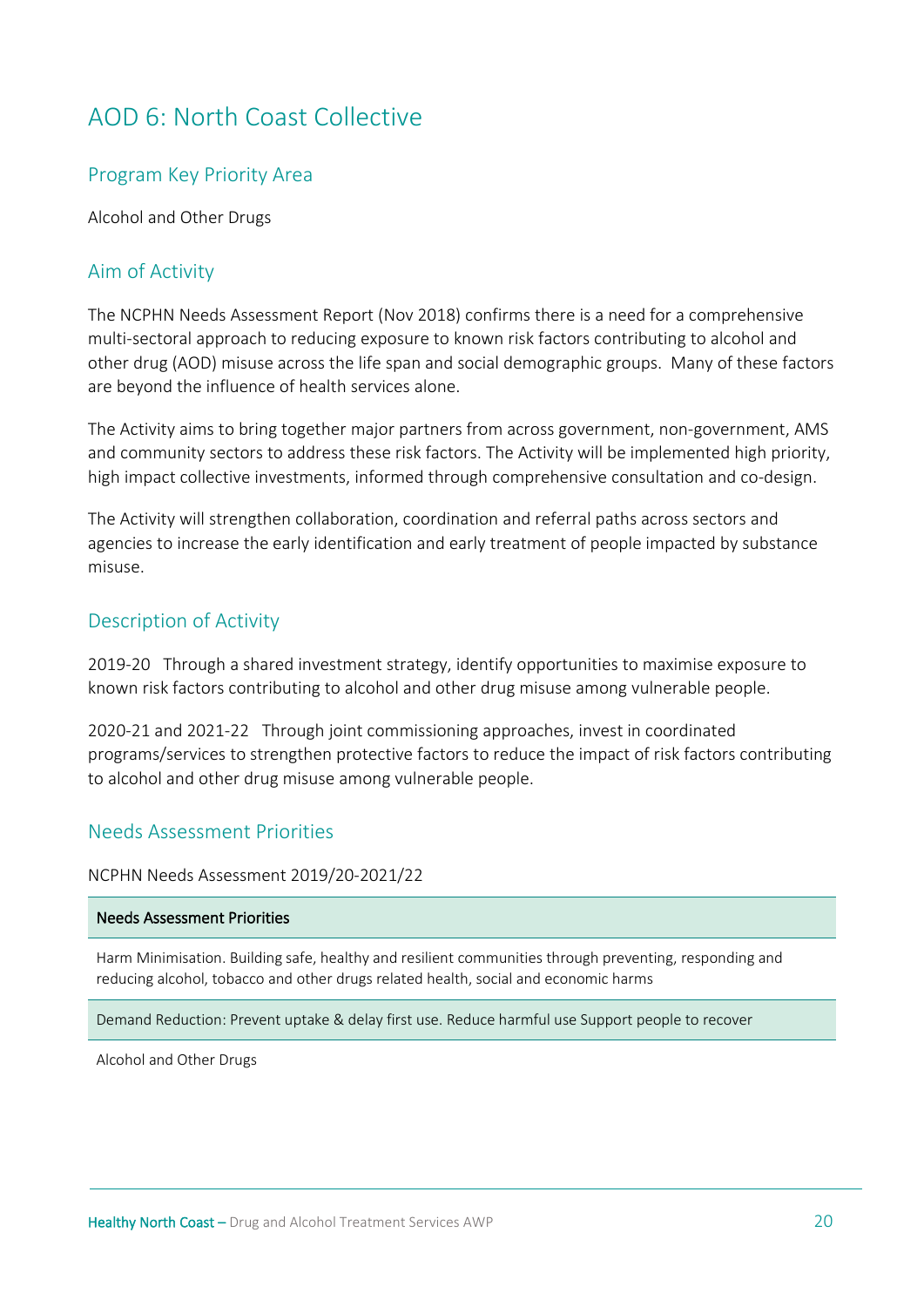# Target Population Cohort

Vulnerable people from across the region who are exposed to risk factors contributing to alcohol and other drug misuse.

# In Scope AOD Treatment Type

To be confirmed through Shared Investment strategy undertaken with partner agencies.

| Indigenous Specific | No |  |
|---------------------|----|--|
|---------------------|----|--|

#### Coverage

#### Whole Region

| SA3 Name                     | SA3 Code |
|------------------------------|----------|
| Kempsey - Nambucca           | 10802    |
| Port Macquarie               | 10804    |
| Inverell - Tenterfield       | 11002    |
| Clarence Valley              | 10401    |
| Coffs Harbour                | 10402    |
| Richmond Valley - Coastal    | 11201    |
| Richmond Valley - Hinterland | 11202    |
| <b>Tweed Valley</b>          | 11203    |

#### Consultation

A stakeholder engagement strategy has been developed for the Shared Investment strategy, including involvement of people with lived experience, Aboriginal and mainstream service providers, government departments and funding agencies.

Ongoing consultation with key stakeholders will continue over the next three years to inform and guide the implementation of joint investments to ensure currency and relevance of commissioned programs/services.

# Collaboration

The following have confirmed commitment to a Shared Investment approach:

• MNC & NNSW LHD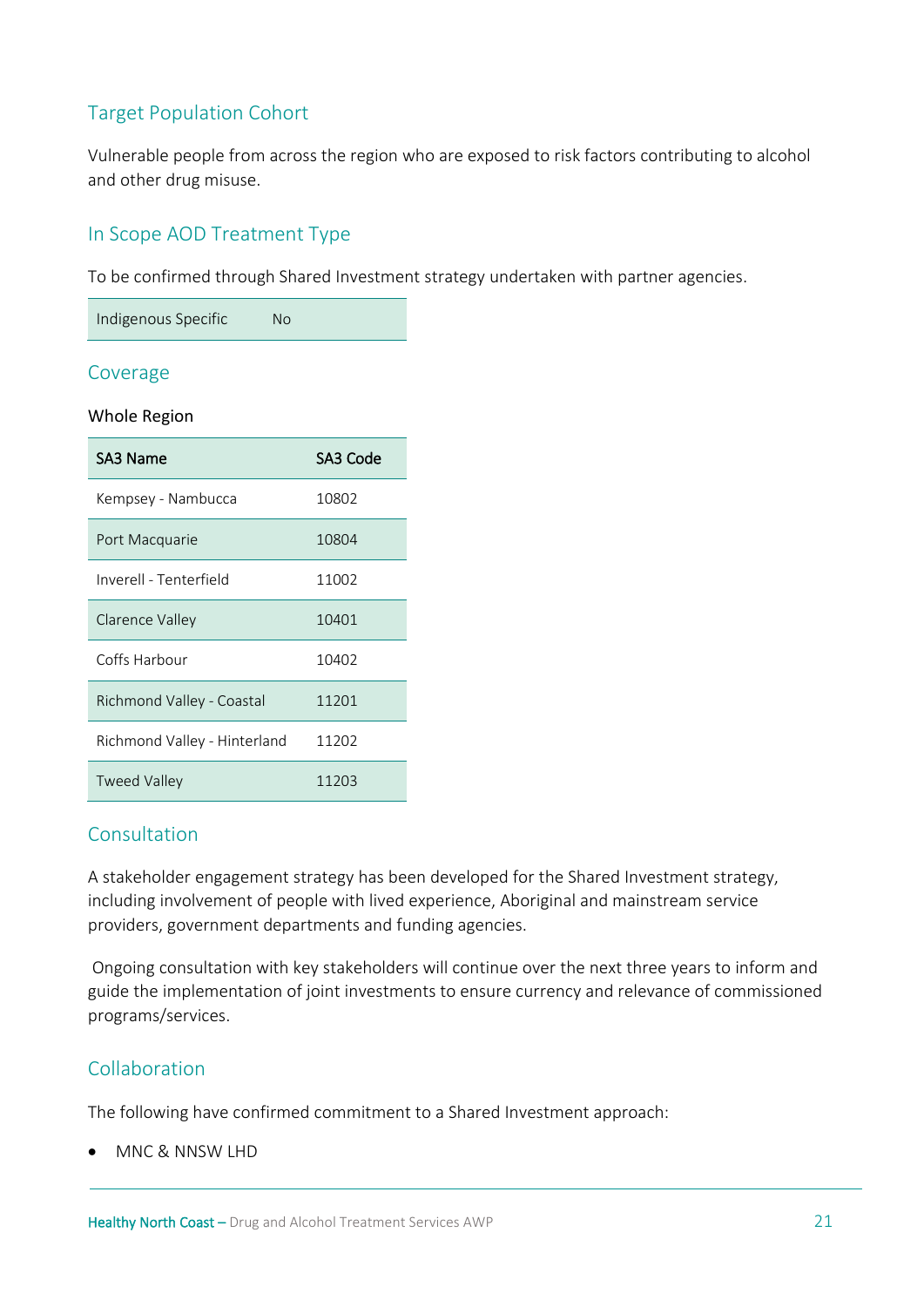- The Ministry of Health
- The Department of Health
- Aboriginal Elders and leaders

#### Activity Milestone Details/Duration

| <b>Activity Start Date</b>  | 01/07/2020       |
|-----------------------------|------------------|
| <b>Activity End Date</b>    | 30/06/2022       |
| Service Delivery Start Date | <b>July 2020</b> |
| Service Delivery End Date   | June 2022        |

#### Procurement approach

#### Not Yet Known

| Is this activity being co-designed?                                                                   | Yes |
|-------------------------------------------------------------------------------------------------------|-----|
| Is this activity the result of a previous co-design process?                                          | No  |
| Do you plan to implement this Activity using co-commissioning or joint-commissioning<br>arrangements? | Yes |
| Has this activity previously been co-commissioned or joint-commissioned?                              | No  |
| Decommissioning                                                                                       | No  |

#### Co-design or co-commissioning comments

Utilise Comprehensive Needs Assessment Data and Dynamic Systems Modelling to identify service gaps and to adjust service models to ensure regional equity and enhanced health outcomes.

Co-design with AOD service providers suitable evidence-based technology-based coordinated care and social connectedness interventions to include in service AOD service provision to enhance health outcomes.

Is this activity in scope for data collection under the Alcohol and Other Drug Treatment Services? No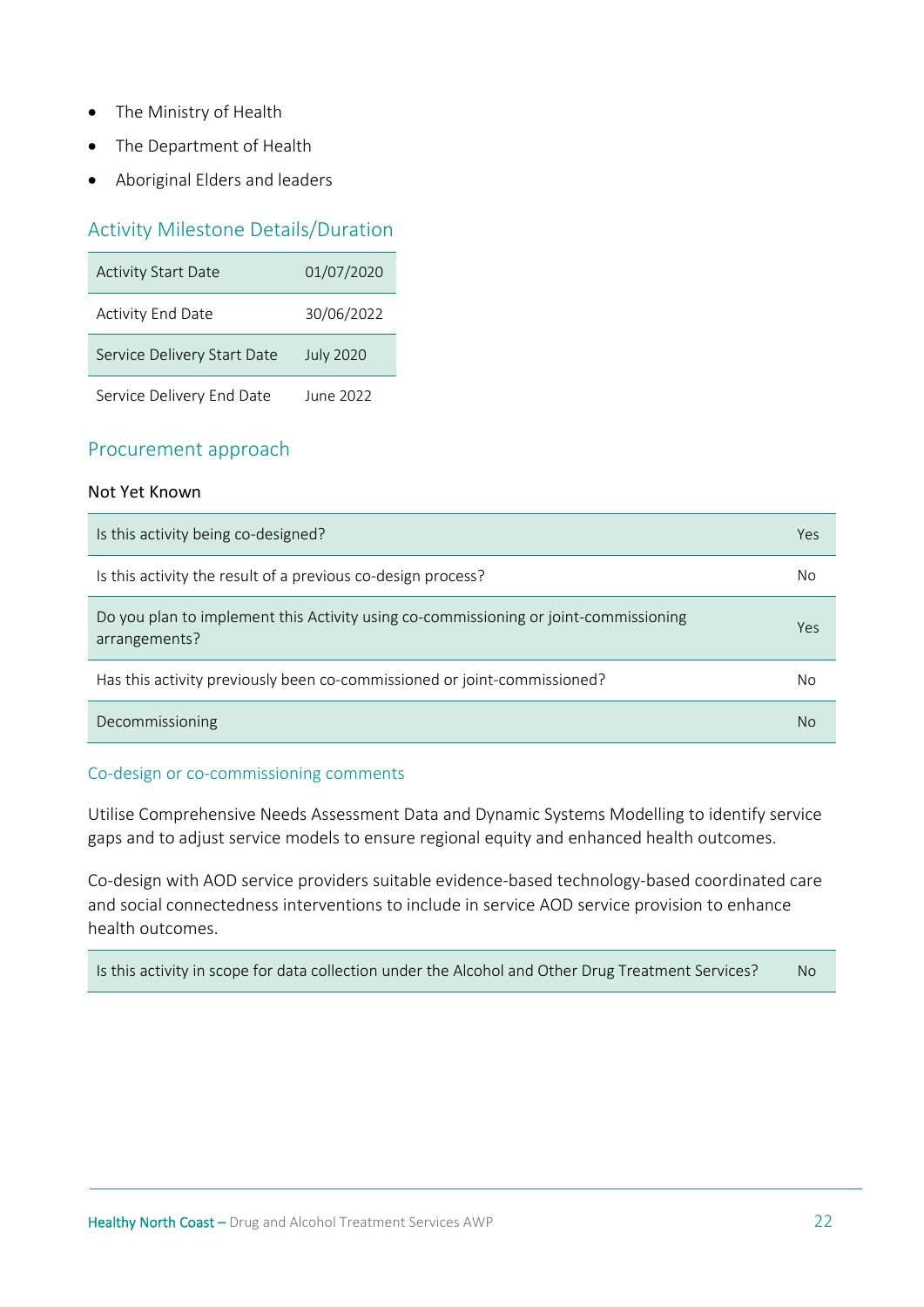# <span id="page-22-0"></span>AOD 7: Increasing access to drug & alcohol treatments services in regional, rural & remote areas

# Program Key Priority Area

Alcohol and Other Drugs

# Aim of Activity

This Activity aims to increase the direct treatment service delivery of drug and alcohol treatment sector in remote, rural and regional areas of need; and improving the access and effectiveness of drug and alcohol treatment services for people requiring support

# Description of Activity

Identify areas of need for increased drug and alcohol specialist services in remote, rural and regional areas. Build on existing service provision to enhance access to drug and alcohol services. Provision of a two-day specialist outreach service where services are not available.

Expansion of CoRe program to service Mid North Coast community

#### CoRe: Community Day Rehab program

People (aged over 18yrs) with substance misuse issues who:

- Live with young children
- Will not enter long-term residential programs for financial, personal or professional reasons
- Have binge-using patterns, especially for alcohol and Ice
- Have a history of chronic relapse
- Require extended post residential program support
- Require post-court diversion program relapse prevention

Program is available for people living in Nambucca LGA and Wauchope, with flexibility to move the service to respond to demand/unmet needs.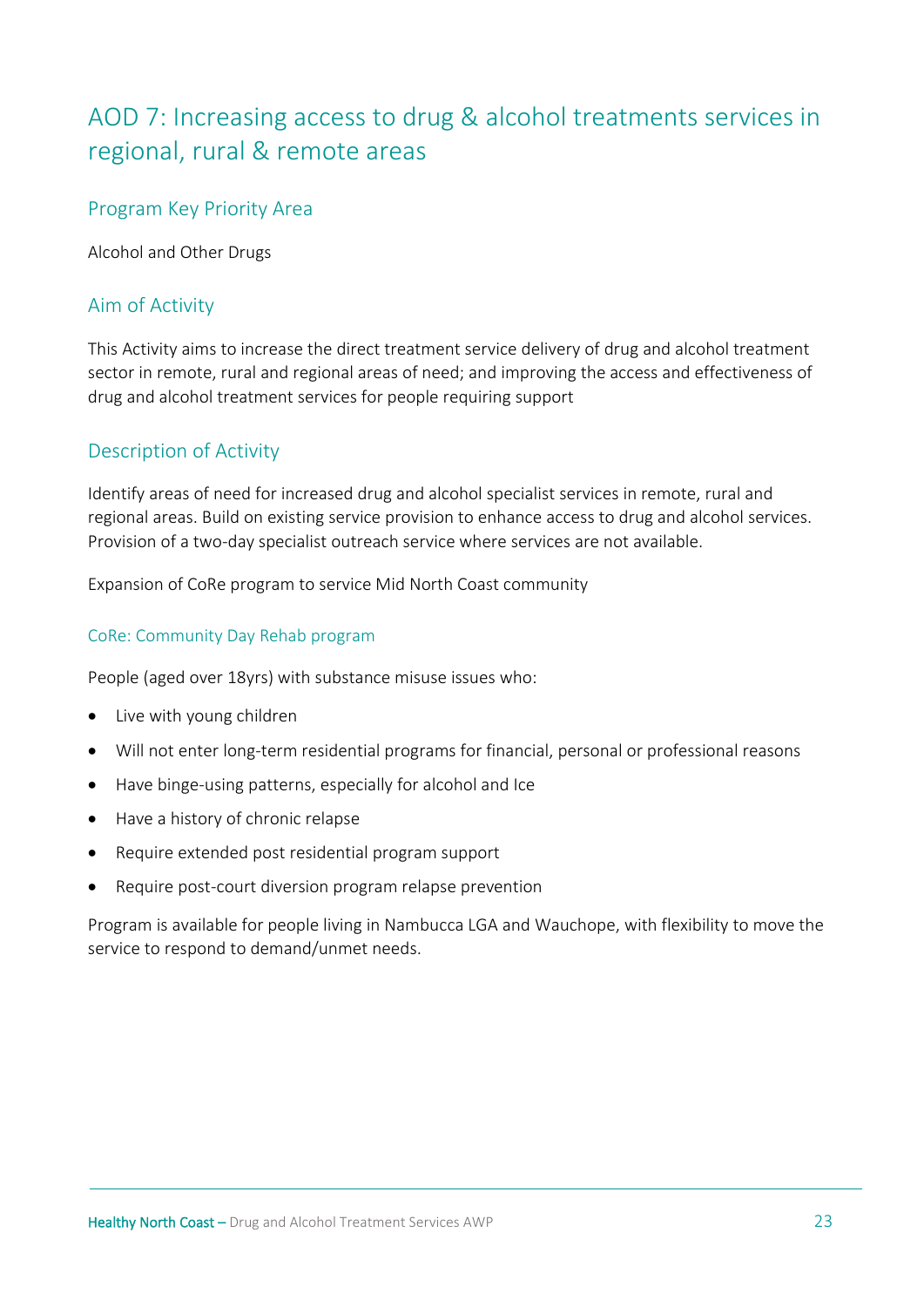# Needs Assessment Priorities

#### NCPHN Needs Assessment 2019/20-2021/22

#### Needs Assessment Priorities

Harm Minimisation. Building safe, healthy and resilient communities through preventing, responding and reducing alcohol, tobacco and other drugs related health, social and economic harms

Harm Reduction. Reduce risk behaviours. Safer settings

Alcohol and Other Drugs

# Target Population Cohort

Vulnerable people from across the region who are exposed to risk factors contributing to alcohol and other drug misuse.

#### In Scope AOD Treatment Type

The delivery of two-day specialist outreach service to locations which do not currently have access to drug and alcohol services.

Indigenous Specific No

Coverage

Whole Region

# Consultation

Service provider has worked with local stakeholders to ensure CoRe program is localised and promotes linkages with broader health services

#### Collaboration

We will work collaboratively with Aboriginal Medical Services, Northern NSW and Mid North Coast Local Health Districts, AOD service providers, health professionals and General Practitioners

|  | <b>Activity Milestone Details/Duration</b> |  |
|--|--------------------------------------------|--|
|  |                                            |  |

| <b>Activity Start Date</b>  | 01/07/2020    |
|-----------------------------|---------------|
| Activity End Date           | 31/12/2021    |
| Service Delivery Start Date | February 2021 |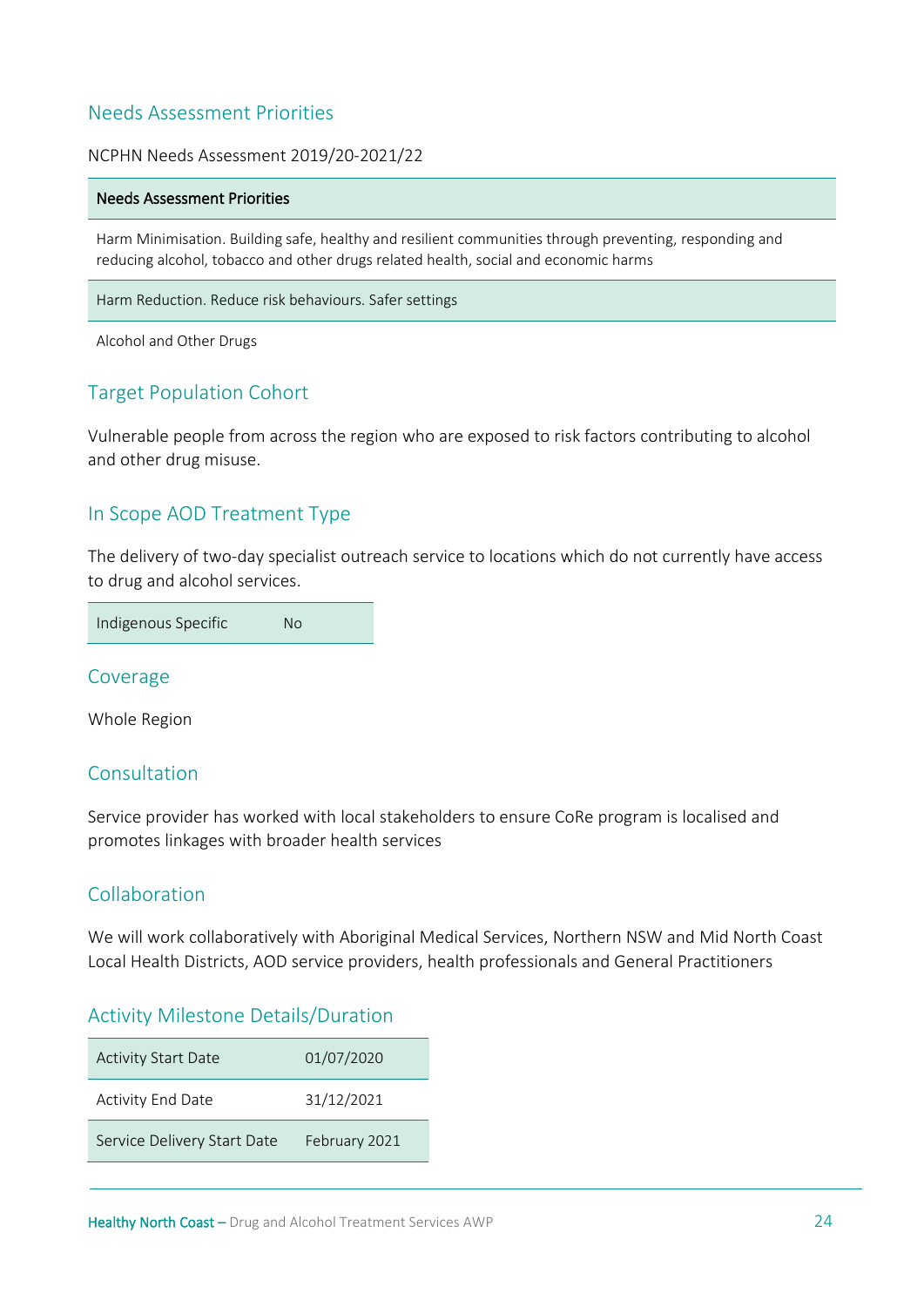Service Delivery End Date December 2021

#### Procurement approach

- Continuing Service Provider / Contract Extension
- Direct Engagement

| Is this activity being co-designed?                                                                   | Yes |
|-------------------------------------------------------------------------------------------------------|-----|
| Is this activity the result of a previous co-design process?                                          | No  |
| Do you plan to implement this Activity using co-commissioning or joint-commissioning<br>arrangements? | No  |
| Has this activity previously been co-commissioned or joint-commissioned?                              | Νo  |
| Decommissioning                                                                                       | No  |

#### Co-design or co-commissioning comments

Utilise Comprehensive Needs Assessment Data and Dynamic Systems Modelling to identify service gaps and ensure services/ models address regional equity and enhance health outcomes.

Co-design with AOD service providers and Aboriginal Medica Services to enhance access to existing specialist drug and alcohol services to improve service demand.

Co-design with local stakeholders, including LHDs, Aboriginal Medical Services and AOD providers to identify outreach service locations based on identified service gaps and local need.

Is this activity in scope for data collection under the Alcohol and Other Drug Treatment Services? Yes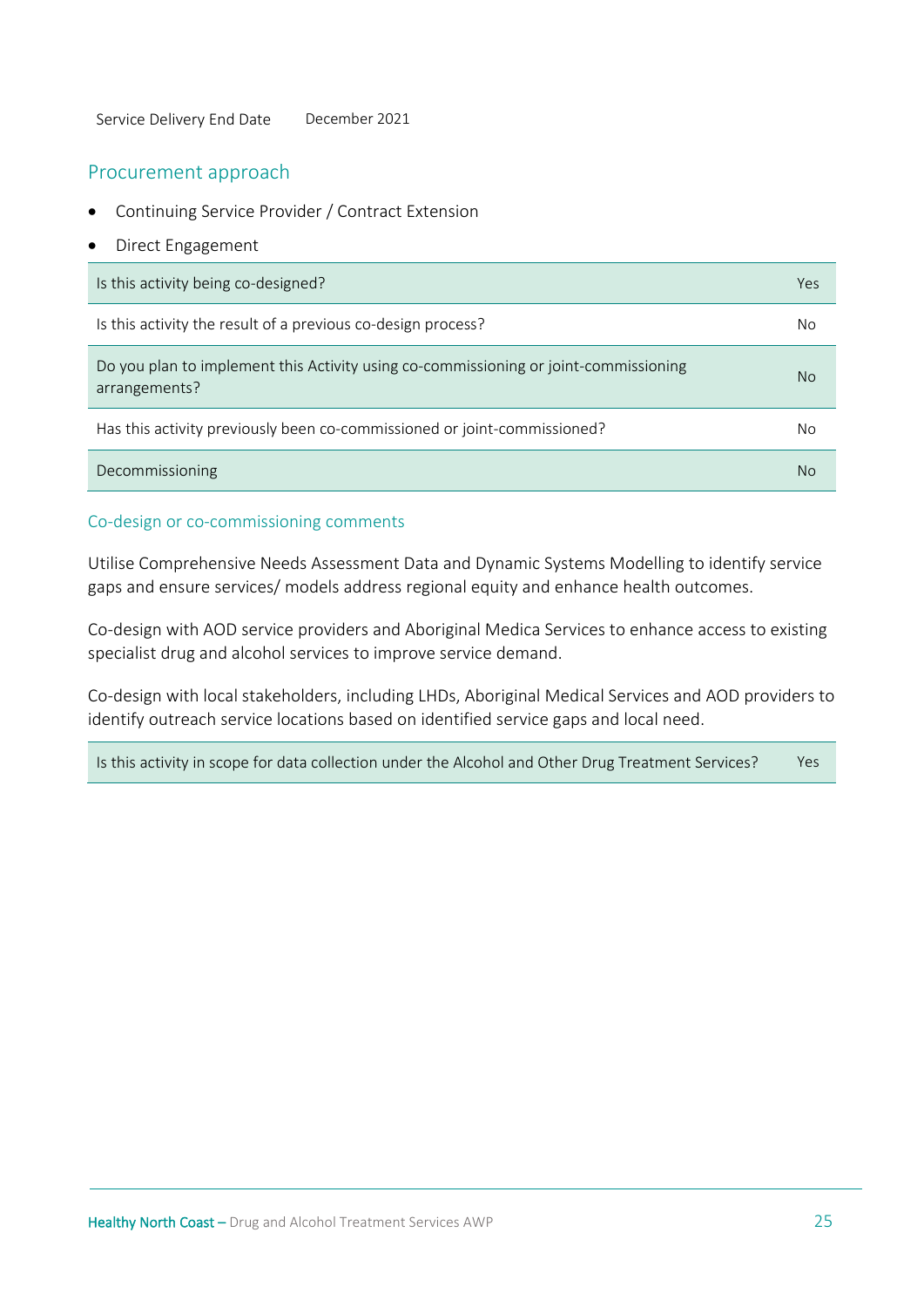# <span id="page-25-0"></span>AOD-GPS 1: General practice support for drug & alcohol addiction

# Program Key Priority Area

Alcohol and Other Drugs

# Aim of Activity

Provide additional support and resources to support the delivery of drug and alcohol training packages to general practitioners (GPs) and primary health providers through the procurement of an Addiction Medicine Specialist to support the following;

- Develop resources and information that enhance understanding of appropriate referral pathways for the management of drug and alcohol use.
- Promote training and education packages through ACCRM, RACGP.
- Identify barriers and enablers to drug and alcohol treatment and use the information to localise strategies to better respond to the needs of the community.
- Utilise information to support further commissioning activity/investment.

# Description of Activity

Work with an Addiction Medicine Specialist Consultant and Healthy North Coast internal directorates, including Integration, Wellness and Communications to promote the

education package and training grants for drug and alcohol addiction to General Practitioners.

Work with the Australian College of Rural and Remote Medicines (ACRRM) and the Royal Australian College of General Practitioners (RACGP) to support the delivery of training packages.

Work with the Addiction Medicine Specialist, Health Pathways Clinical Advisors, Primary Health and Aboriginal Health Coordinators to develop resources and update referral pathways to support general practices and to build the capacity of the health workforce to respond to the needs of patients who are at risk of or who misuse alcohol and other drugs.

#### Needs Assessment Priorities

NCPHN Needs Assessment 2019/20-2021/22

#### Needs Assessment Priorities

Harm Reduction. Reduce risk behaviours. Safer settings

Culturally safe, appropriate and high-quality services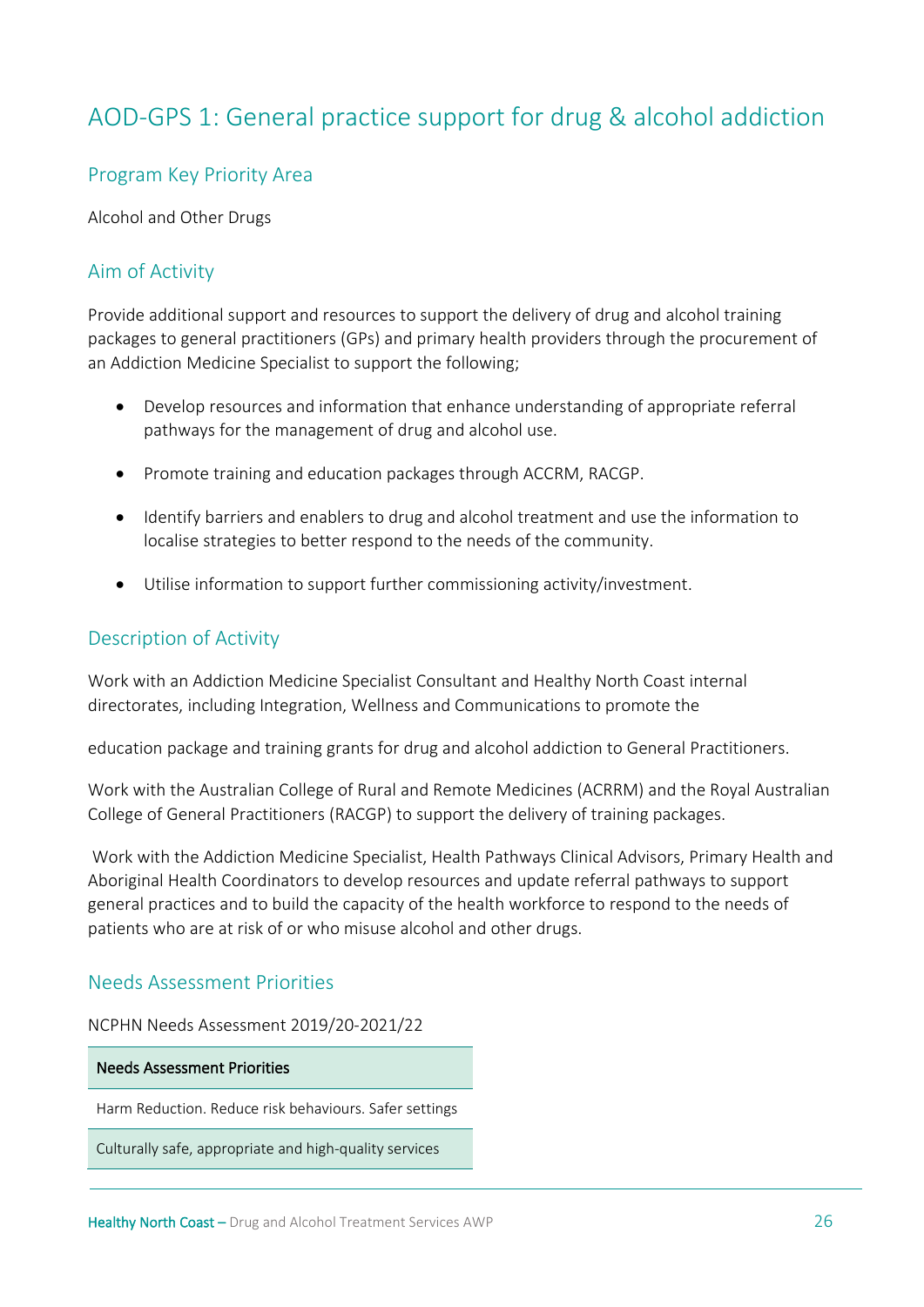Health Workforce

Alcohol and Other Drugs

# Target Population Cohort

General Practitioners and other health professionals

Indigenous Specific No

#### Coverage

Whole Region

#### Consultation

Local Health Districts, health professionals, General Practitioners, Clinical Councils

#### Collaboration

NCPHN Communications, Wellness and Integration teams to support promotion of education package and training grants.

Australian College of Rural and Remote Medicines (ACRRM) and The Royal Australian College of General Practitioners (RACGP).

Clinical Advisors and Clinical Councils

MNC and NNSW Local Health Districts

Aboriginal Medical Services

# Activity Milestone Details/Duration

| <b>Activity Start Date</b>  | 30/04/2020    |
|-----------------------------|---------------|
| <b>Activity End Date</b>    | 30/06/2021    |
| Service Delivery Start Date | February 2021 |
| Service Delivery End Date   | August 2021   |

# Procurement approach

Open Tender